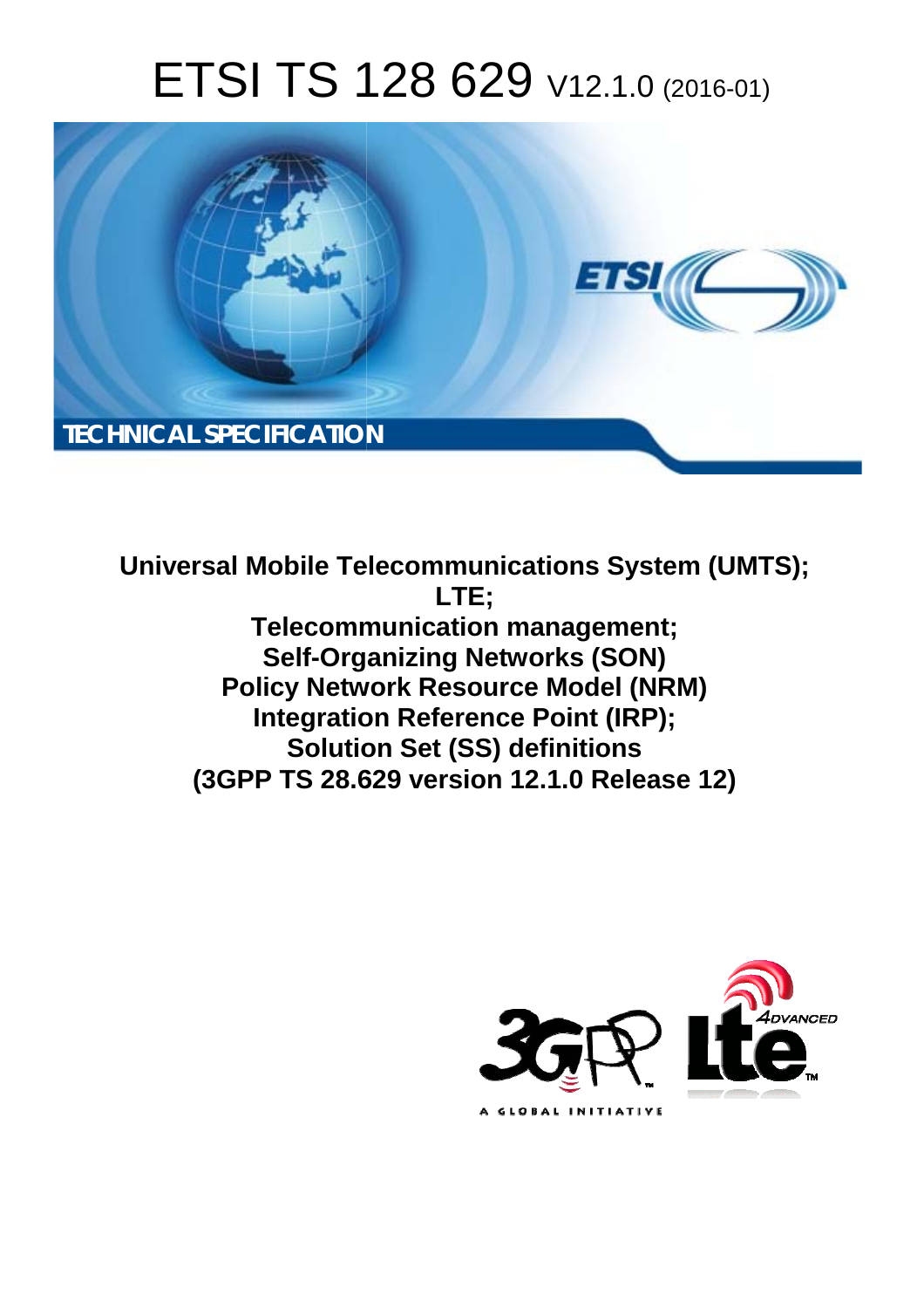Reference RTS/TSGS-0528629vc10

> Keywords LTE,UMTS

#### *ETSI*

#### 650 Route des Lucioles F-06921 Sophia Antipolis Cedex - FRANCE

Tel.: +33 4 92 94 42 00 Fax: +33 4 93 65 47 16

Siret N° 348 623 562 00017 - NAF 742 C Association à but non lucratif enregistrée à la Sous-Préfecture de Grasse (06) N° 7803/88

#### *Important notice*

The present document can be downloaded from: <http://www.etsi.org/standards-search>

The present document may be made available in electronic versions and/or in print. The content of any electronic and/or print versions of the present document shall not be modified without the prior written authorization of ETSI. In case of any existing or perceived difference in contents between such versions and/or in print, the only prevailing document is the print of the Portable Document Format (PDF) version kept on a specific network drive within ETSI Secretariat.

Users of the present document should be aware that the document may be subject to revision or change of status. Information on the current status of this and other ETSI documents is available at <http://portal.etsi.org/tb/status/status.asp>

If you find errors in the present document, please send your comment to one of the following services: <https://portal.etsi.org/People/CommiteeSupportStaff.aspx>

#### *Copyright Notification*

No part may be reproduced or utilized in any form or by any means, electronic or mechanical, including photocopying and microfilm except as authorized by written permission of ETSI.

The content of the PDF version shall not be modified without the written authorization of ETSI. The copyright and the foregoing restriction extend to reproduction in all media.

> © European Telecommunications Standards Institute 2016. All rights reserved.

**DECT**TM, **PLUGTESTS**TM, **UMTS**TM and the ETSI logo are Trade Marks of ETSI registered for the benefit of its Members. **3GPP**TM and **LTE**™ are Trade Marks of ETSI registered for the benefit of its Members and of the 3GPP Organizational Partners.

**GSM**® and the GSM logo are Trade Marks registered and owned by the GSM Association.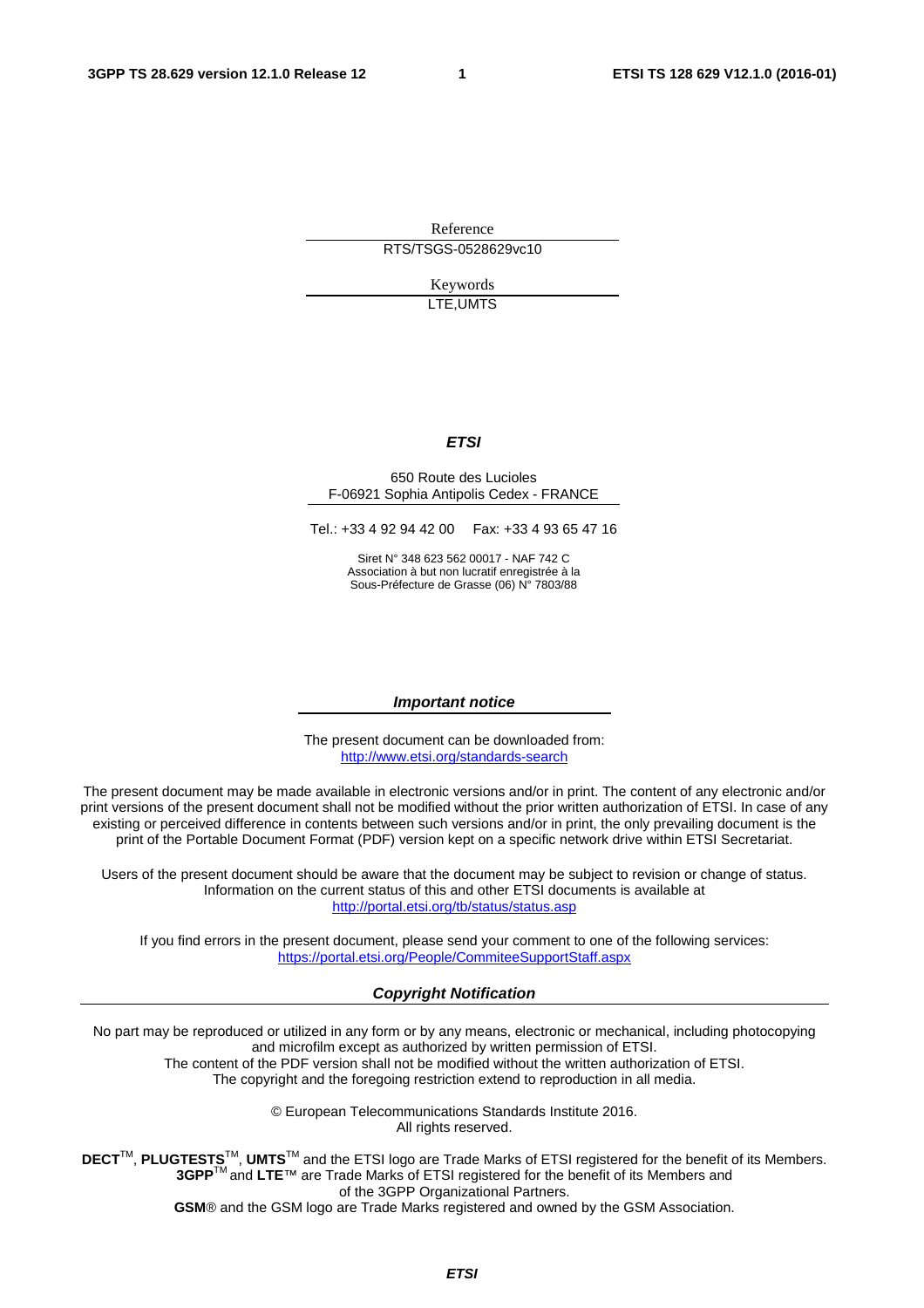# Intellectual Property Rights

IPRs essential or potentially essential to the present document may have been declared to ETSI. The information pertaining to these essential IPRs, if any, is publicly available for **ETSI members and non-members**, and can be found in ETSI SR 000 314: *"Intellectual Property Rights (IPRs); Essential, or potentially Essential, IPRs notified to ETSI in respect of ETSI standards"*, which is available from the ETSI Secretariat. Latest updates are available on the ETSI Web server [\(https://ipr.etsi.org/\)](https://ipr.etsi.org/).

Pursuant to the ETSI IPR Policy, no investigation, including IPR searches, has been carried out by ETSI. No guarantee can be given as to the existence of other IPRs not referenced in ETSI SR 000 314 (or the updates on the ETSI Web server) which are, or may be, or may become, essential to the present document.

### Foreword

This Technical Specification (TS) has been produced by ETSI 3rd Generation Partnership Project (3GPP).

The present document may refer to technical specifications or reports using their 3GPP identities, UMTS identities or GSM identities. These should be interpreted as being references to the corresponding ETSI deliverables.

The cross reference between GSM, UMTS, 3GPP and ETSI identities can be found under [http://webapp.etsi.org/key/queryform.asp.](http://webapp.etsi.org/key/queryform.asp)

# Modal verbs terminology

In the present document "**shall**", "**shall not**", "**should**", "**should not**", "**may**", "**need not**", "**will**", "**will not**", "**can**" and "**cannot**" are to be interpreted as described in clause 3.2 of the [ETSI Drafting Rules](http://portal.etsi.org/Help/editHelp!/Howtostart/ETSIDraftingRules.aspx) (Verbal forms for the expression of provisions).

"**must**" and "**must not**" are **NOT** allowed in ETSI deliverables except when used in direct citation.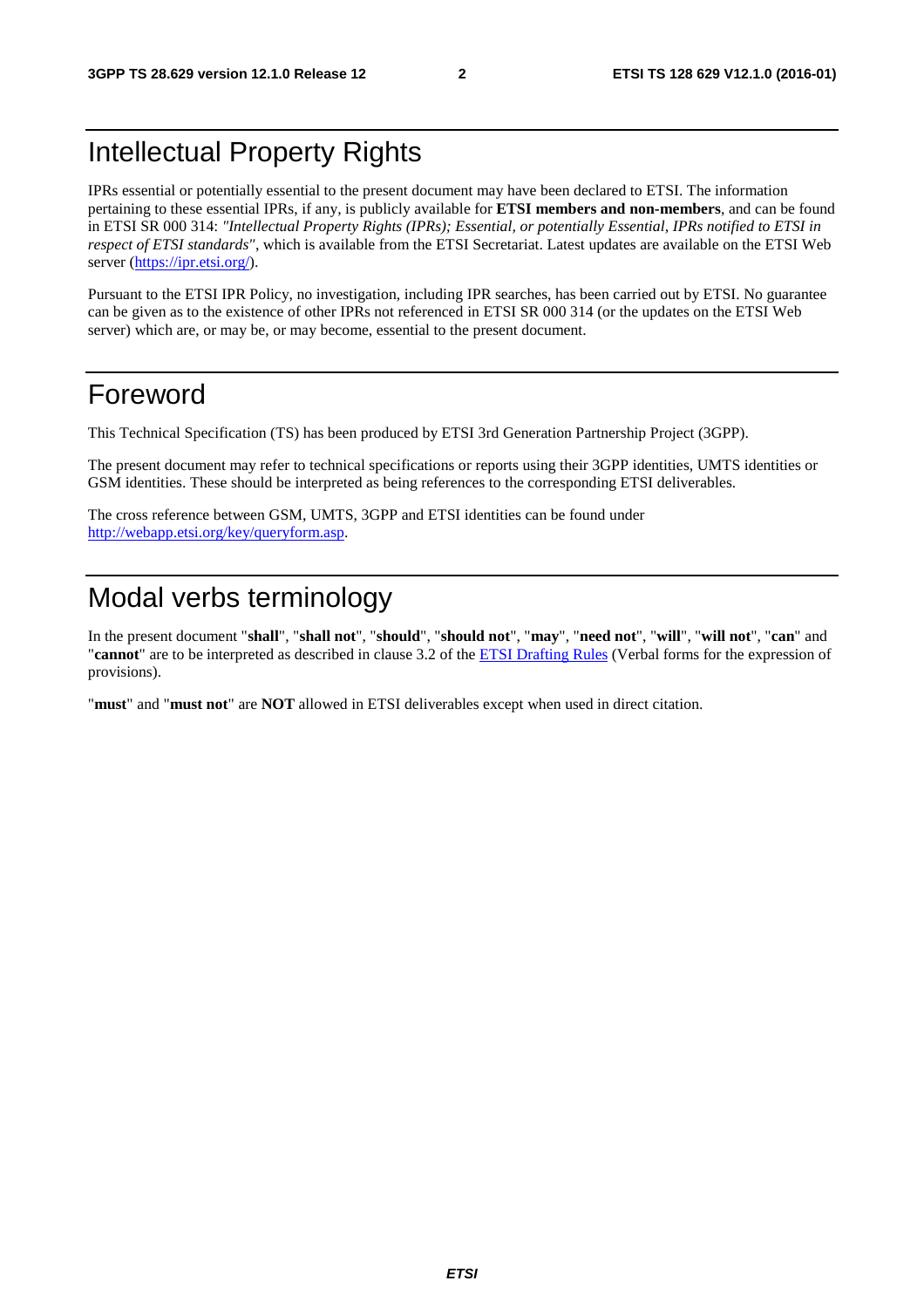$\mathbf{3}$ 

# Contents

| 1                     |                               |  |
|-----------------------|-------------------------------|--|
| 2                     |                               |  |
| 3                     |                               |  |
| 3.1                   |                               |  |
| 3.2                   |                               |  |
| 4                     |                               |  |
|                       | <b>Annex A (normative):</b>   |  |
| A.0                   |                               |  |
| A.1                   |                               |  |
| A.1.0<br>A.1.1        |                               |  |
|                       |                               |  |
| A.2<br>A.2.1          |                               |  |
| A.2.2                 |                               |  |
| A.2.2.1<br>A.2.2.2    |                               |  |
| A.2.2.3               |                               |  |
| A.2.2.4               |                               |  |
| A.2.2.5               |                               |  |
| A.2.2.6<br>A.2.2.7    |                               |  |
| A.2.2.8               |                               |  |
| A.3                   |                               |  |
| A.3.1                 |                               |  |
| A.3.2                 |                               |  |
|                       | <b>Annex B</b> (normative):   |  |
| B.0                   |                               |  |
| B.1                   |                               |  |
| B.1.0                 |                               |  |
| <b>B.1.1</b>          |                               |  |
| B.2                   |                               |  |
| B.2.1                 |                               |  |
| <b>B.2.2</b>          |                               |  |
| B.3                   |                               |  |
| B.3.1<br><b>B.3.2</b> |                               |  |
|                       |                               |  |
|                       | <b>Annex C</b> (informative): |  |
|                       |                               |  |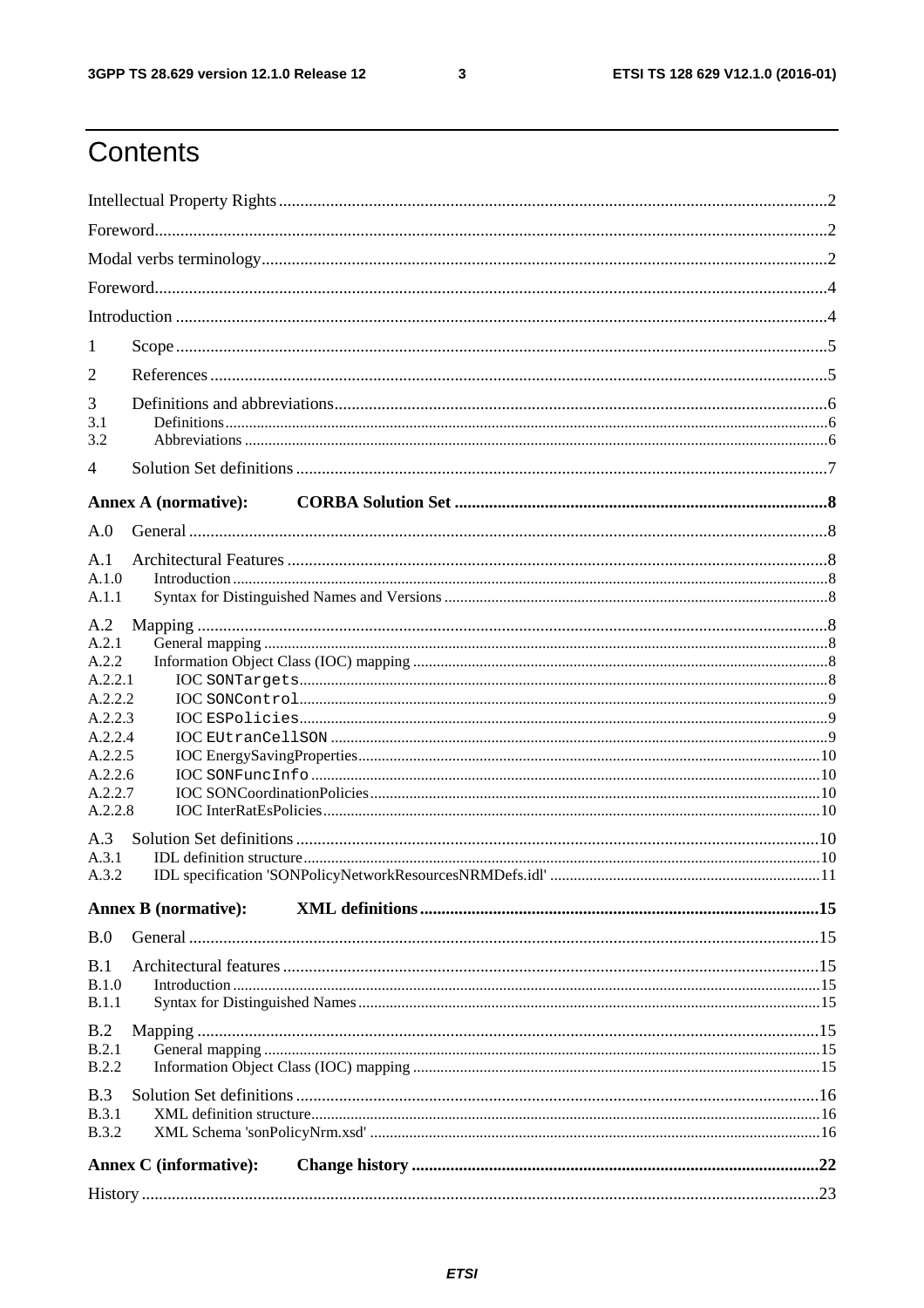# Foreword

This Technical Specification has been produced by the 3<sup>rd</sup> Generation Partnership Project (3GPP).

The contents of the present document are subject to continuing work within the TSG and may change following formal TSG approval. Should the TSG modify the contents of the present document, it will be re-released by the TSG with an identifying change of release date and an increase in version number as follows:

Version x.y.z

where:

- x the first digit:
	- 1 presented to TSG for information;
	- 2 presented to TSG for approval;
	- 3 or greater indicates TSG approved document under change control.
- y the second digit is incremented for all changes of substance, i.e. technical enhancements, corrections, updates, etc.
- z the third digit is incremented when editorial only changes have been incorporated in the document.

### **Introduction**

The present document is part of a TS-family covering the 3<sup>rd</sup> Generation Partnership Project: Technical Specification Group Services and System Aspects; Telecommunication management; as identified below:

- 28.627: Self-Organizing Networks (SON) Policy Network Resource Model (NRM) Integration Reference Point (IRP); Requirements
- 28.628: Self-Organizing Networks (SON) Policy Network Resource Model (NRM) Integration Reference Point (IRP); Information Service (IS)
- **28.629: Self-Organizing Networks (SON) Policy Network Resource Model (NRM) Integration Reference Point (IRP); Solution Set (SS) definitions**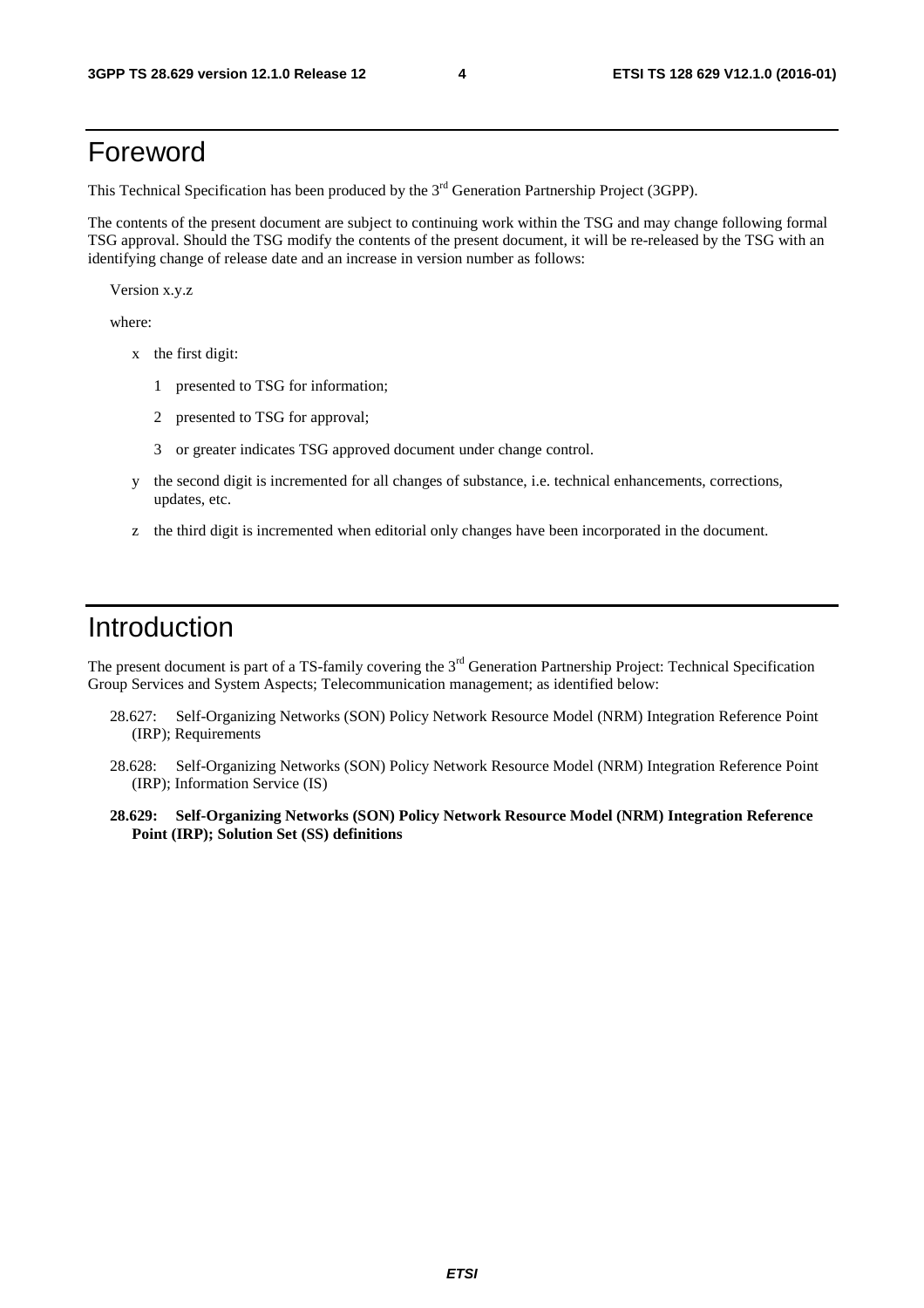#### 1 Scope

The present document specifies the Solution Set definitions for the IRP whose semantics is specified in 3GPP TS 28.628 [4] SON Policy Network Resource Model IRP: Information Service (IS).

This Solution Set definitions specification is related to 3GPP TS 28.628 V12.1.X [4].

# 2 References

The following documents contain provisions which, through reference in this text, constitute provisions of the present document.

- References are either specific (identified by date of publication, edition number, version number, etc.) or non-specific.
- For a specific reference, subsequent revisions do not apply.
- For a non-specific reference, the latest version applies. In the case of a reference to a 3GPP document (including a GSM document), a non-specific reference implicitly refers to the latest version of that document *in the same Release as the present document*.
- [1] 3GPP TR 21.905: "Vocabulary for 3GPP Specifications".

[2] 3GPP TS 32.101: "Telecommunication management; Principles and high level requirements".

[3] 3GPP TS 32.102: "Telecommunication management; Architecture".

[4] 3GPP TS 28.628: "Telecommunication management; Self-Organizing Networks (SON) Policy Network Resource Model (NRM) Integration Reference Point (IRP): Information Service (IS)".

[5] 3GPP TS 32.616: "Telecommunication management; Configuration Management (CM); Bulk CM Integration Reference Point (IRP); Solution Set (SS) definitions".

[6] 3GPP TS 32.606: "Telecommunication management; Configuration Management (CM); Basic CM Integration Reference Point (IRP); Solution Set (SS) definitions".

[7] 3GPP TS 32.300: "Telecommunication management; Configuration Management (CM); Name convention for Managed Objects".

> [8] 3GPP TS 28.623: "Generic network resources Integration Reference Point (IRP); Solution Set (SS) definition".

[9] W3C REC-xml11-20060816: "Extensible Markup Language (XML) 1.1 (Second Edition)".

- [10] W3C XML Schema Definition Language (XSD) 1.1 Part 1: Structures.
- [11] W3C XML Schema Definition Language (XSD) 1.1 Part 2: Datatypes.
- [12] W3C REC-xml-names-20060816: "Namespaces in XML 1.1 (Second Edition)".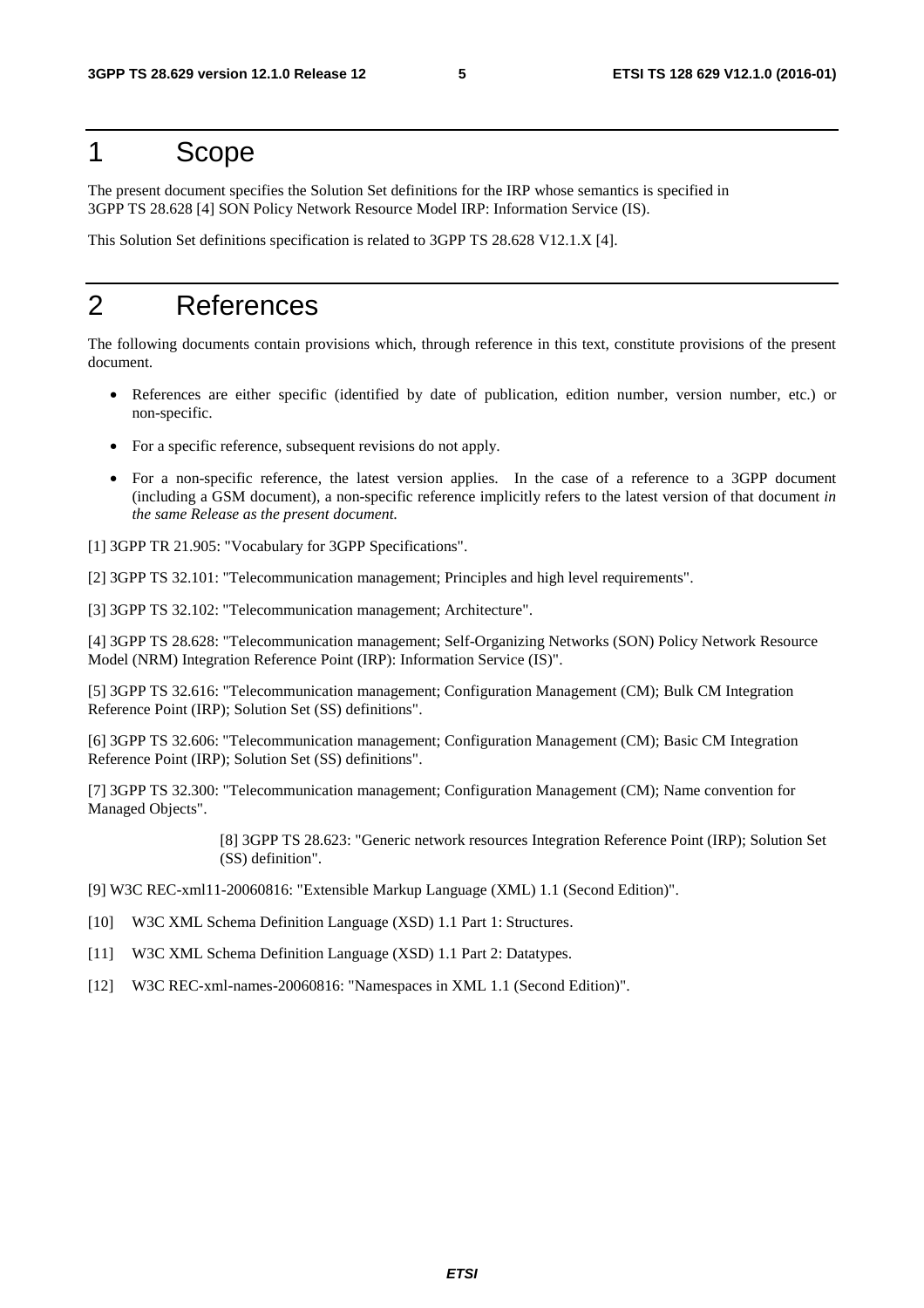# 3 Definitions and abbreviations

#### 3.1 Definitions

For the purposes of the present document, the terms and definitions given in 3GPP TS 32.101 [2], 3GPP TS 32.102 [3] and TR 21.905 [1] and the following apply. A term defined in the present document takes precedence over the definition of the same term, if any, in 3GPP TS 28.628 [4], 3GPP TS 32.101 [2], 3GPP TS 32.102 [3] and TR 21.905 [1], in that order.

**XML file:** See definition of [8].

**XML document:** See definition of [8].

**XML declaration:** See definition of [8].

**XML element:** See definition of [8].

**empty XML element:** See definition of [8].

**XML content (of an XML element):** See definition of [8]. **XML start-tag:** See definition of [8].

**XML end-tag:** See definition of [8].

**XML empty-element tag:** See definition of [8].

**XML attribute specification:** See definition of [8].

**DTD:** See definition of [8].

**XML schema:** See definition of [8].

**XML namespace:** See definition of [8].

**XML complex type:** See definition of [8].

**XML element type:** See definition of [8].

#### 3.2 Abbreviations

For the purposes of the present document, the abbreviations given in TR 21.905 [1], 3GPP TS 28.628 [4] and the following apply. An abbreviation defined in the present document takes precedence over the definition of the same abbreviation, if any, in 3GPP TS 28.628 [4], 3GPP TS 32.101 [2], 3GPP TS 32.102 [3] and TR 21.905 [1], in that order.

| CM           | <b>Configuration Management</b>           |
|--------------|-------------------------------------------|
| <b>CORBA</b> | Common Object Request Broker Architecture |
| <b>DTD</b>   | Document Type Definition                  |
| eNodeB       | evolved NodeB                             |
| <b>IDL</b>   | Interface Definition Language (OMG)       |
| <b>IOC</b>   | <b>Information Object Class</b>           |
| <b>IRP</b>   | <b>Integration Reference Point</b>        |
| <b>IS</b>    | <b>Information Service</b>                |
| <b>MO</b>    | <b>Managed Object</b>                     |
| <b>MOC</b>   | <b>Managed Object Class</b>               |
| <b>NRM</b>   | Network Resource Model                    |
| OMG          | <b>Object Management Group</b>            |
| <b>SS</b>    | <b>Solution Set</b>                       |
| <b>XML</b>   | eXtensible Markup Language                |
|              |                                           |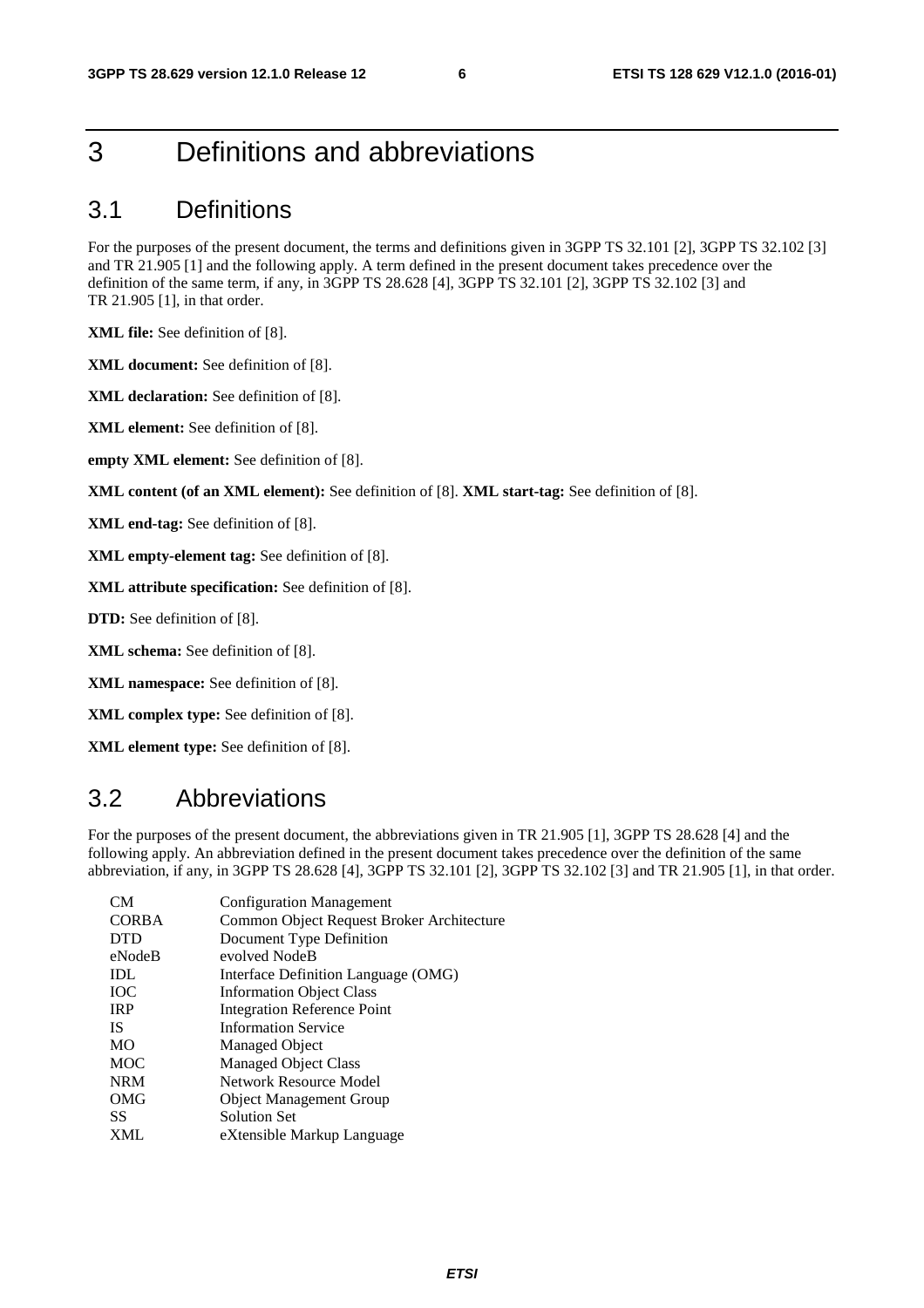# 4 Solution Set definitions

This specification defines the following 3GPP SON Policy NRM IRP Solution Set definitions:

- 3GPP SON Policy NRM IRP CORBA SS (see Annex A)
- 3GPP SON Policy NRM IRP XML definitions (see Annex B)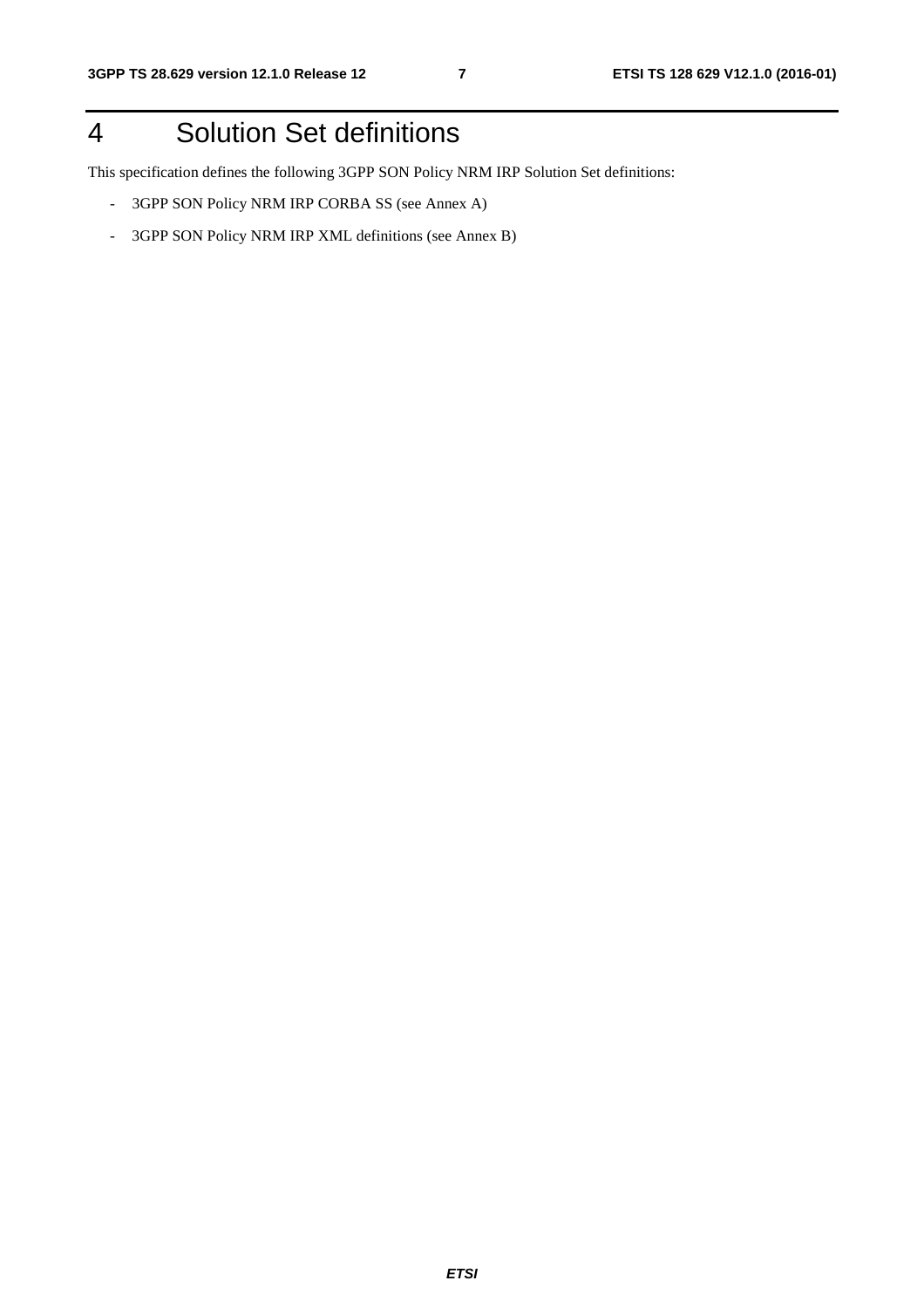# Annex A (normative): CORBA Solution Set

# A.0 General

This annex contains the CORBA Solution Set for the IRP whose semantics is specified in SON Policy NRM IRP: Information Service (3GPP TS 28.628 [4]).

# A.1 Architectural Features

# A.1.0 Introduction

The overall architectural feature of CS IRP is specified in 3GPP TS 28.628 [4].

This clause specifies features that are specific to the CORBA SS.

#### A.1.1 Syntax for Distinguished Names and Versions

See clause A.1.1 of [8]

# A.2 Mapping

#### A.2.1 General mapping

See clause A.1.1 of [8]

# A.2.2 Information Object Class (IOC) mapping

#### A.2.2.1 IOC SONTargets

| <b>IS Attributes</b>         | <b>SS Attributes</b> | <b>SS Type</b>                      |
|------------------------------|----------------------|-------------------------------------|
| hoFailureRate                | hoFailureRate        | GenericSONPolicyNRMAttributeTypes:: |
|                              |                      | HooTarget                           |
| rrcConnection                | rrcConnection        | GenericSONPolicyNRMAttributeTypes:  |
|                              |                      | CacTargetLink                       |
| <b>Establishment Failure</b> | EstablishmentFailure |                                     |
| RateCharacteristic           | RateCharacteristic   |                                     |
|                              |                      |                                     |
| rrcConnection                | rrcConnection        | GenericSONPolicyNRMAttributeTypes:  |
| AbnormalReleaseRate          | AbnormalReleaseRate  | CacTargetLink                       |
|                              |                      |                                     |
| Characteristic               | Characteristic       |                                     |
|                              |                      |                                     |
| eRabSetupFailure             | eRabSetupFailure     | GenericSONPolicyNRMAttributeTypes:  |
| RateCharacteristic           | RateCharacteristic   | CacTargetLink                       |
|                              |                      |                                     |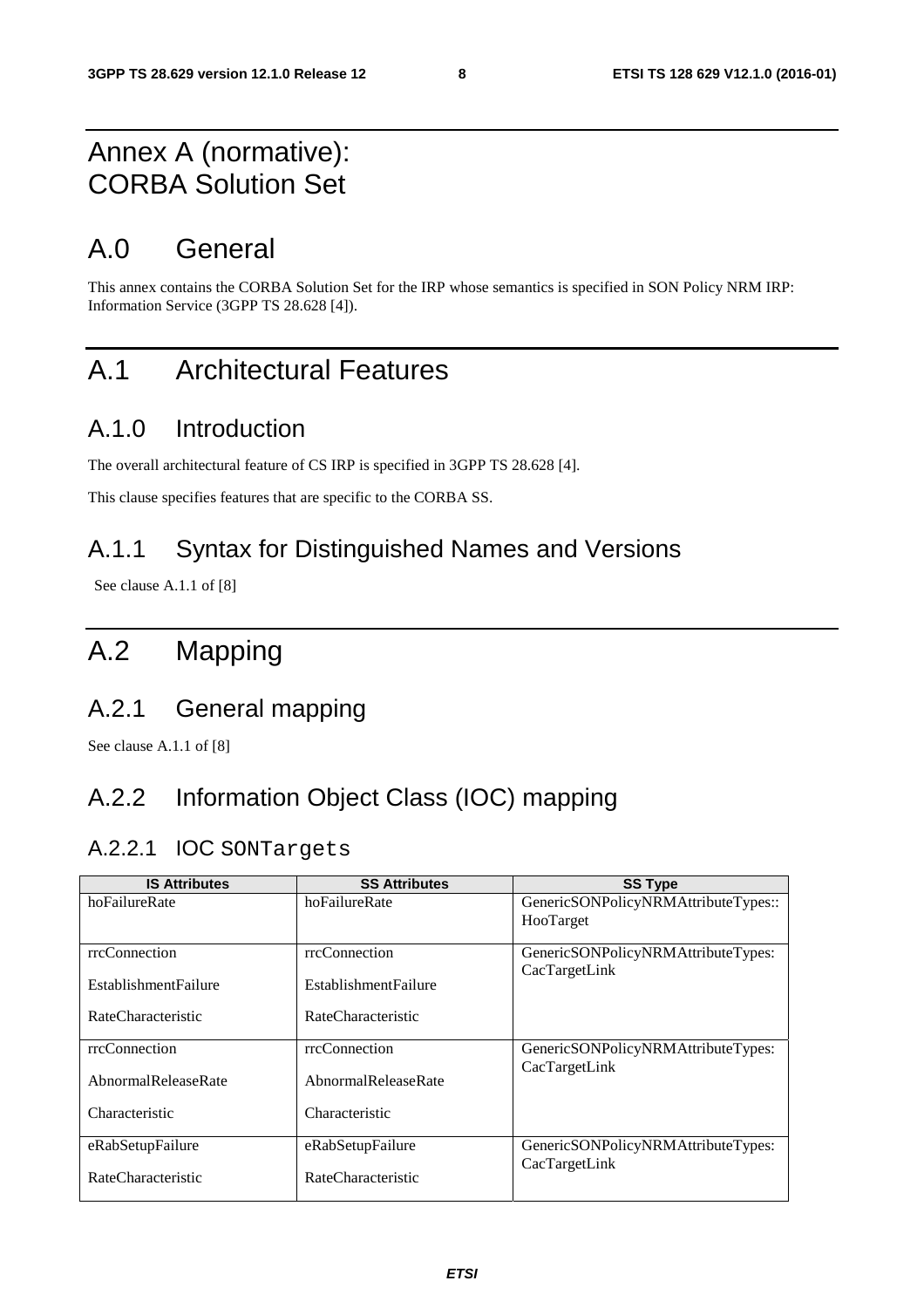| <b>IS Attributes</b>                                          | <b>SS Attributes</b>          | <b>SS Type</b>                     |  |
|---------------------------------------------------------------|-------------------------------|------------------------------------|--|
| eRabAbnormalRelease                                           | eRabAbnormalRelease           | GenericSONPolicyNRMAttributeTypes: |  |
| RateCharacteristic                                            | RateCharacteristic            | CacTargetLink                      |  |
| rachOptAccessProbability                                      | rachOptAccessProbability      | GenericSONPolicyNRMAttributeTypes: |  |
|                                                               |                               | AccessProbabilityROTargetSet       |  |
|                                                               |                               |                                    |  |
| rachOptAccessDelayProbability                                 | rachOptAccessDelayProbability | GenericSONPolicyNRMAttributeTypes: |  |
|                                                               |                               | AccessDelayProbabilityROTargetSet  |  |
|                                                               |                               |                                    |  |
| *) NOTE 1: At least one of the attributes shall be supported. |                               |                                    |  |
| **) NOTE 2: Only one of these attributes shall be present.    |                               |                                    |  |

### A.2.2.2 IOC SONControl

| <b>IS Attributes</b> | <b>SS Attributes</b>                                                        | <b>SS Type</b> |
|----------------------|-----------------------------------------------------------------------------|----------------|
| hooSwitch            | hooSwitch                                                                   | boolean        |
| <b>lboSwitch</b>     | <b>lboSwitch</b>                                                            | boolean        |
| cocSwitch            | cocSwitch                                                                   | boolean        |
| esSwitch             | esSwitch                                                                    | boolean        |
| roSwitch             | roSwitch                                                                    | boolean        |
| NOTE:                | For all conditional qualifiers, see attribute constraints in TS 28.628 [4]. |                |

### A.2.2.3 IOC ESPolicies

| <b>IS Attributes</b>                                  | <b>SS Attributes</b>                                | <b>SS Type</b>            |
|-------------------------------------------------------|-----------------------------------------------------|---------------------------|
| esActivationOriginalCellLoadPar<br>ameters            | esActivationOriginalCe<br>III oadParameters         | CellLoadParameters        |
| esActivationCandidateCellsLoad<br>Parameters          | esActivationCandidate<br><b>CellsLoadParameters</b> | <b>CellLoadParameters</b> |
| esDeactivationCandidateCellsLoa<br><b>dParameters</b> | esDeactivationCandidat<br>eCellsLoadParameters      | <b>CellLoadParameters</b> |
| esNotAllowedTimePeriod                                | esNotAllowedTimePeri<br>od                          | ESNotAllowedTimePeriod    |

#### A.2.2.4 IOC EUtranCellSON

| <b>IS Attributes</b>       | <b>SS Attributes</b> | <b>SS Type</b>               |
|----------------------------|----------------------|------------------------------|
| maximumDeviationHoTrigger  | maximumDeviationHo   | GenericSONPolicyNRMAttribute |
|                            | Trigger              | Types::                      |
|                            |                      | MaximumDeviationHoTriggerTy  |
|                            |                      | pe                           |
|                            |                      |                              |
| minimumTimeBetweenHoTrigge | minimumTimeBetween   | GenericSONPolicyNRMAttribute |
| rChange                    | HoTriggerChange      | Types::                      |
|                            |                      | MinimumTimeBetweenHoTrigge   |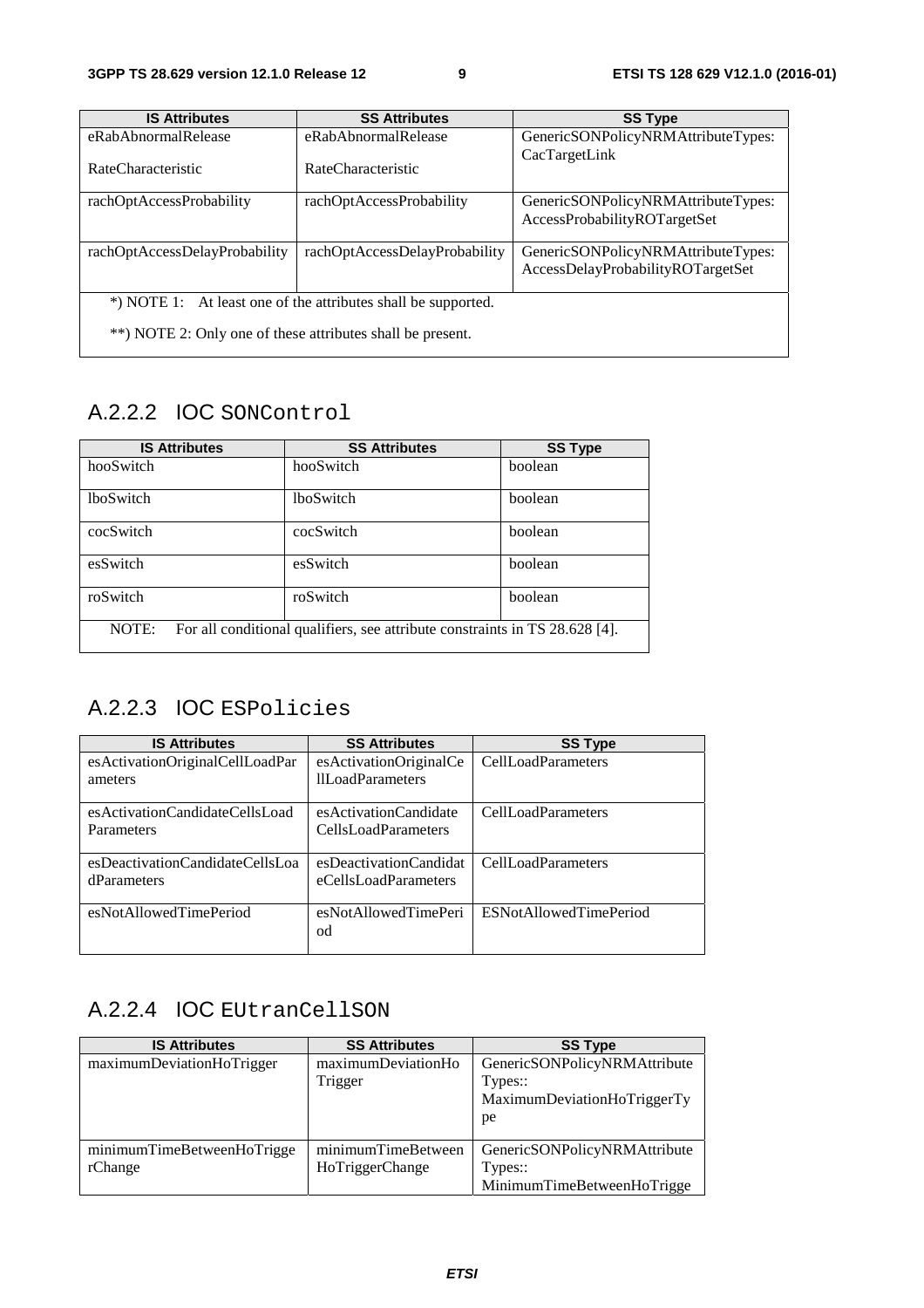| <b>IS Attributes</b> | <b>SS Attributes</b> | <b>SS Type</b> |
|----------------------|----------------------|----------------|
|                      |                      | rChangeType    |

#### A.2.2.5 IOC EnergySavingProperties

| <b>IS Attributes</b> | <b>SS Attributes</b> | <b>SS Type</b>                                                         |
|----------------------|----------------------|------------------------------------------------------------------------|
| energySavingState    | energySavingState    | GenericSONPolicyNRMAttribute<br>Types::EnergySavingStateEnumT<br>ype   |
| energySavingControl  | energySavingControl  | GenericSONPolicyNRMAttribute<br>Types::EnergySavingControlEnu<br>mType |
| isProbingCapable     | isProbingCapable     | <b>Boolean</b>                                                         |

#### A.2.2.6 IOC SONFuncInfo

| <b>IS Attributes</b>       | <b>SS Attributes</b>           | <b>SS Type</b>                                             |
|----------------------------|--------------------------------|------------------------------------------------------------|
| sonFuncCapabilityBelowItfN | sonFuncCapabilityBel<br>owItfN | GenericSONPolicyNRMAttribute<br>Types: SonFuncNameListType |

#### A.2.2.7 IOC SONCoordinationPolicies

| <b>Attributes</b>      | <b>SS Attributes</b>  | <b>SS Type</b>                                              |  |
|------------------------|-----------------------|-------------------------------------------------------------|--|
| selectedSonCoordPolicy | selectedSonCoordPolic | GenericSONPolicyNRMAttribute                                |  |
|                        |                       | Types:: SonCoordPoliciesType                                |  |
| sonFuncPriorityOrder   | sonFuncPriorityOrder  | GenericSONPolicyNRMAttribute<br>Types:: SonFuncNameListType |  |
|                        |                       |                                                             |  |

### A.2.2.8 IOC InterRatEsP olicies

| <b>IS Attributes</b>                                     | <b>SS Attributes</b>                                  | <b>SS Type</b>             |
|----------------------------------------------------------|-------------------------------------------------------|----------------------------|
| interRatEsActivationOriginalCell<br>Parameters           | interRatEsActivationOr<br><i>iginalCellParameters</i> | RelativeCellLoadParameters |
| interRatEsActivationCandidateCe<br>11Parameters          | interRatEsActivationCa<br>ndidateCellParameters       | RelativeCellLoadParameters |
| interRatEsDeactivationCandidate<br><b>CellParameters</b> | interRatEsDeactivation<br>CandidateCellParamete<br>rs | RelativeCellLoadParameters |

# A.3 Solution Set definitions

# A.3.1 IDL definition structure

Clause A.3.2 defines the constants and types used by the SON Policy NRM IRP.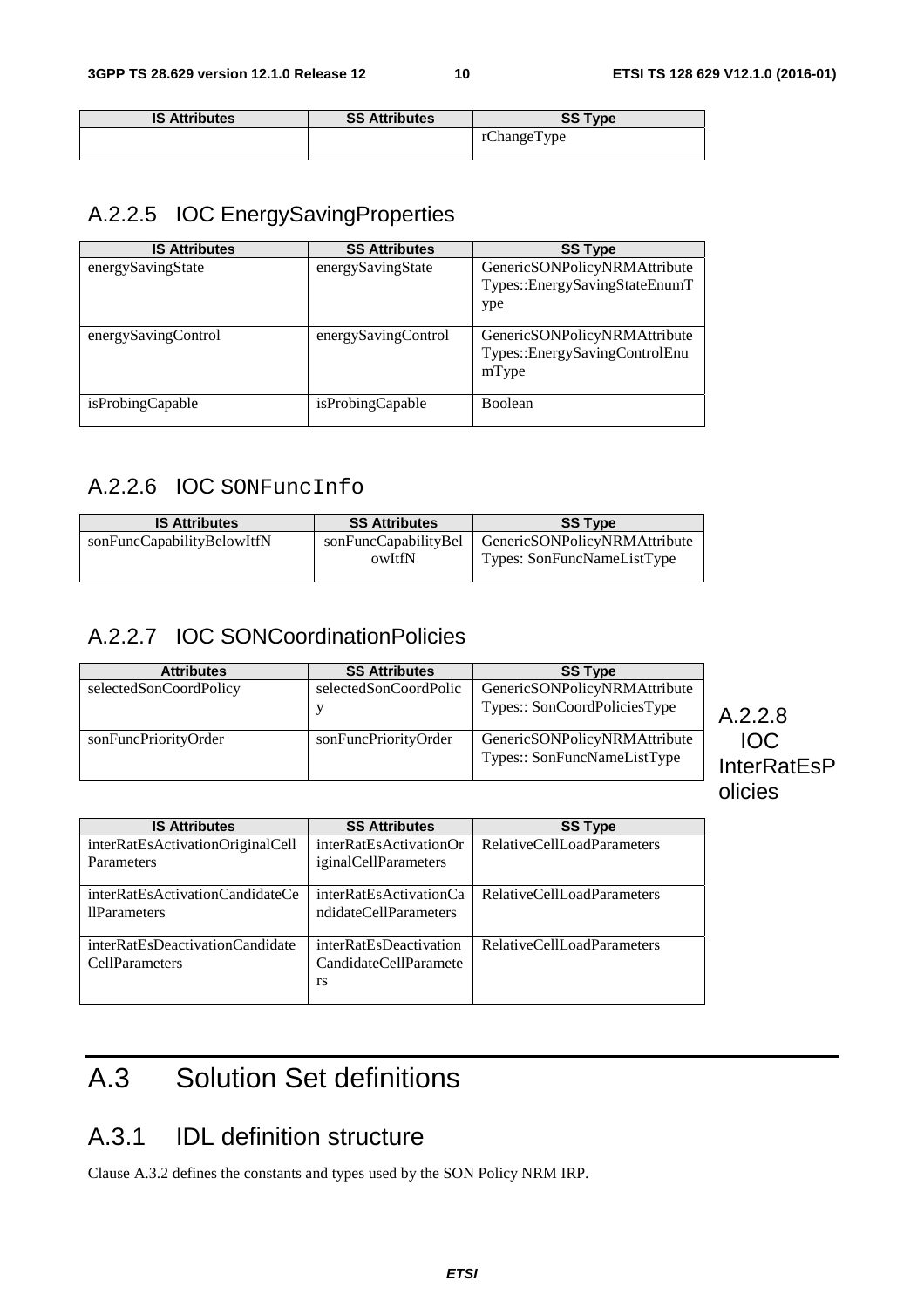# A.3.2 IDL specification 'SONPolicyNetworkResourcesNRMDefs.idl'

```
//File:SONPolicyNetworkResourcesNRMDefs.idl 
#ifndef _SONPOLICYNETWORKRESOURCESNRMDEFS_IDL_ 
#define _SONPOLICYNETWORKRESOURCESNRMDEFS_IDL_ 
#include "GenericNetworkResourcesNRMDefs.idl" 
#include "TimeBase.idl" 
#pragma prefix "3gppsa5.org" 
/** 
 * This module defines constants for each MO class name and 
  * the attribute names for each defined MO class. 
  */ 
module SONPolicyNetworkResourcesNRMDefs 
{ 
 /* 
      * Definitions for MO class SONTargets 
      */ 
     interface SONTargets: GenericNetworkResourcesNRMDefs::Top 
     { 
         const string CLASS = "SONTargets"; 
         // Attribute Names 
         // 
         const string id = "id"; 
         const string hoFailureRate = "hoFailureRate"; 
         const string rrcConnectionEstablishmentFailureRateCharacteristic = 
"rrcConnectionEstablishmentFailureRateCharacteristic"; 
         const string rrcConnectionAbnormalReleaseRateCharacteristic = 
"rrcConnectionAbnormalReleaseRateCharacteristic"; 
         const string eRabSetupFailureRateCharacteristic = "eRabSetupFailureRateCharacteristic"; 
         const string eRabAbnormalReleaseRateCharacteristic = 
"eRabAbnormalReleaseRateCharacteristic"; 
         const string rachOptAccessProbability = "rachOptAccessProbability"; 
         const string rachOptAccessDelayProbability = "rachOptAccessDelayProbability"; 
     }; 
     /* 
      * Definitions for MO class SONControl 
      */ 
     interface SONControl: GenericNetworkResourcesNRMDefs::Top 
    \left\{ \right. const string CLASS = "SONControl"; 
         // Attribute Names 
         // 
         const string id = "id"; 
         const string hooSwitch = "hooSwitch"; 
         const string lboSwitch = "lboSwitch"; 
         const string cocSwitch = "cocSwitch"; 
        const string esSwitch = "esSwitch";
         const string roSwitch = "roSwitch"; 
     }; 
 /* 
      * Definitions for MO class ESPolicies 
      */ 
     interface ESPolicies: GenericNetworkResourcesNRMDefs::Top 
     { 
         const string CLASS = "ESPolicies"; 
         // Attribute Names 
         // 
         const string id = "id"; 
         const string esActivationOriginalCellLoadParameters = 
"esActivationOriginalCellLoadParameters"; 
         const string esActivationCandidateCellsLoadParameters = 
"esActivationCandidateCellsLoadParameters"; 
         const string esDeactivationCandidateCellsLoadParameters = 
"esDeactivationCandidateCellsLoadParameters"; 
         const string esNotAllowedTimePeriod = "esNotAllowedTimePeriod"; 
     }; 
     /* 
      * Definitions for MO class InterRatEsPolicies 
      */ 
     interface ESPolicies: GenericNetworkResourcesNRMDefs::Top
```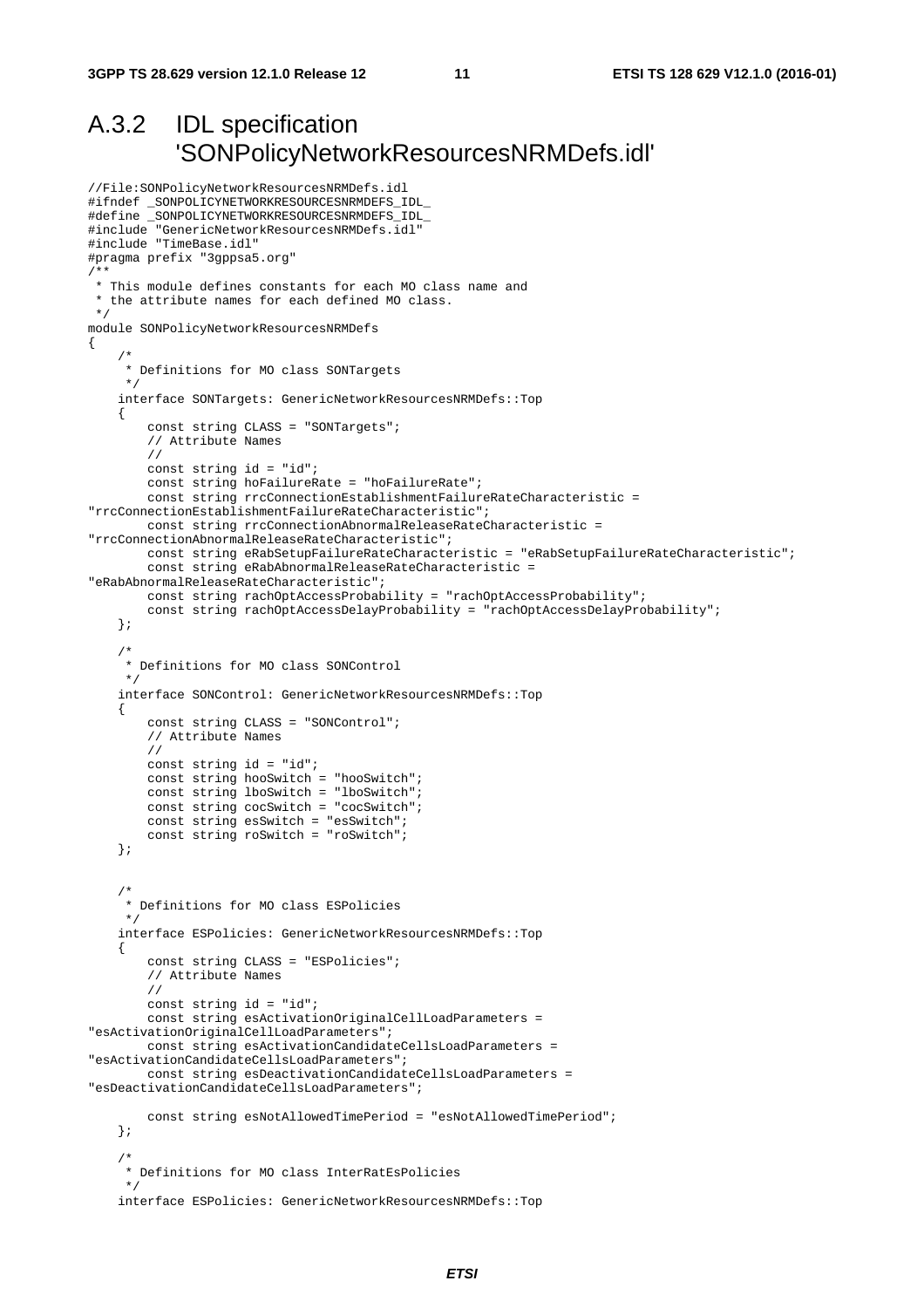```
 { 
         const string CLASS = "InterRatEsPolicies"; 
         // Attribute Names 
         // 
         const string id = "id"; 
         const string interRatEsActivationOriginalCellParameters = 
"interRatEsCellActivationOriginalCellParameters"; 
         const string interRatEsActivationCandidateCellParameters = 
"interRatEsActivationCandidateCellParameters"; 
         const string interRatEsDeactivationCandidateCellParameters = 
"interRatEsDeactivationCandidateCellParameters"; 
/* 
      * Definitions for MO class EUtranCellSON 
      */ 
     interface EUtranCellSON: GenericNetworkResourcesNRMDefs::Top 
     { 
         const string CLASS = "EUtranCellSON"; 
         // Attribute Names 
         // 
         const string id = "id"; 
         const string maximumDeviationHoTrigger = "maximumDeviationHoTrigger"; 
         const string minimumTimeBetweenHoTriggerChange = "minimumTimeBetweenHoTriggerChange"; 
     }; 
     /* 
      * Definitions for MO class EnergySavingProperties 
      */ 
     interface EnergySavingProperties: GenericNetworkResourcesNRMDefs::Top 
     { 
         const string CLASS = "EnergySavingProperties"; 
         // Attribute Names 
         // 
         const string id = "id"; 
         const string energySavingState= "energySavingState"; 
         const string energySavingControl= "energySavingControl"; 
         const string isProbingCapable = "isProbingCapable"; 
     }; 
     /* 
      * Definitions for MO class SONFuncInfo 
      */ 
     interface SONFuncInfo: GenericNetworkResourcesNRMDefs::Top 
     { 
         const string CLASS = "SONFuncInfo"; 
         // Attribute Names 
         // 
         const string id = "id"; 
         const string sonFuncCapabilityBelowItfN = "sonFuncCapabilityBelowItfN"; 
     }; 
 /* 
      * Definitions for MO class SONCoordinationPolicies 
      */ 
     interface SONCoordinationPolicies: GenericNetworkResourcesNRMDefs::Top 
     { 
         const string CLASS = "SONCoordinationPolicies"; 
         // Attribute Names 
         // 
         const string id = "id"; 
 const string selectedSonCoordPolicy = "selectedSonCoordPolicy"; 
 const string sonFuncPriorityOrder = "sonFuncPriorityOrder"; 
     }; 
}; 
module GenericSONPolicyNRMAttributeTypes 
{ 
 /* 
      * Composite Availble Capacity (CAC)target type related to RRC/eRAB setup 
     */ 
     struct CacTarget 
     { 
         unsigned short lower_end_of_cac_range;
```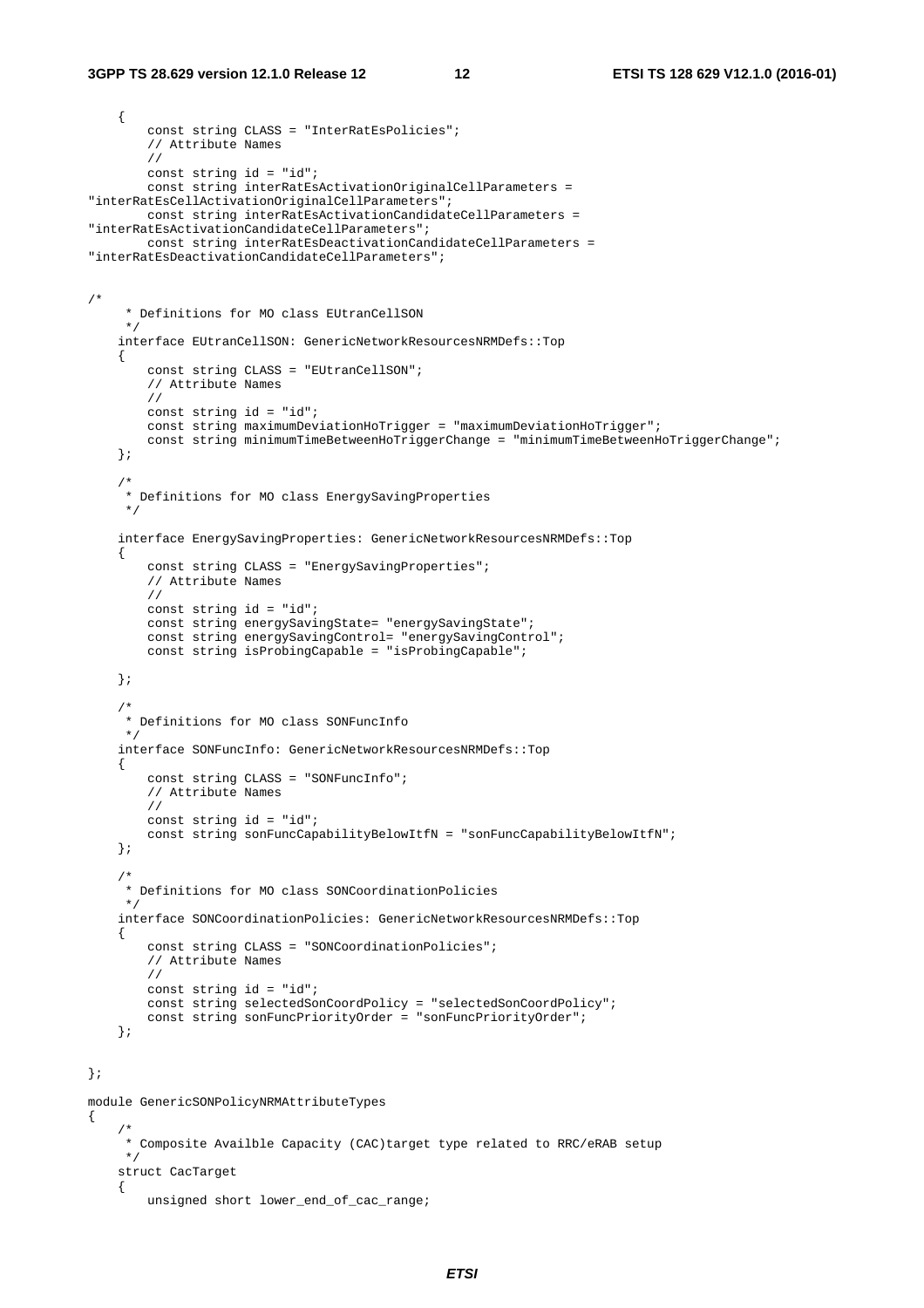unsigned short upper\_end\_of\_cac\_range;

```
 unsigned short target_value; 
        unsigned short target_weight;
}; 
     typedef sequence<CacTarget> CacTargetList; 
     struct CacTargetLink 
     { 
         CacTargetList uplink_cac_target; 
          CacTargetList downlink_cac_target; 
     }; 
     /* 
      * HOO target type 
      */ 
     struct HooTarget 
     { 
          unsigned short target_value; 
         unsigned short target_priority; 
     }; 
     typedef sequence<HooTarget> HooTargetList; 
     /* 
      * Cell load parameters type related to energy saving 
      */ 
     struct CellLoadParameters 
     { 
          unsigned short load_threshold; 
         unsigned short time_duration; 
     }; 
/* 
     /* 
      * Cell load parameters type related to energy saving 
      */ 
     struct RelativeCellLoadParameters 
     { 
          unsigned short relative_load_threshold; 
         unsigned short time_duration; 
     }; 
    7*typedef TimeBase::UtcT UTCTime; 
struct PeriodOfDay 
    { 
       UTCTime start_time; 
       UTCTime end_time; 
}; 
   enum WeekDayType 
     { 
         MONDAY, 
         TUESDAY, 
         WEDNESDAY, 
         THURSDAY, 
         FRIDAY, 
         SATURDAY, 
         SUNDAY 
     }; 
    typedef sequence <WeekDayType> DaysOfWeek; 
struct TimePeriodElement 
    { 
       DaysOfWeek days; 
         PeriodOfDay period_of_day; 
  }; 
typedef sequence<TimePeriodElement> ESNotAllowedTimePeriod; 
       * Rach Optimization target type 
     \star /
```

```
 enum ROTargetType 
 { 
      RO_ACCESS_PROBABILITY, 
      RO_ACCESS_DELAY_PROBABILITY 
 }; 
 enum ROProbability 
 {
```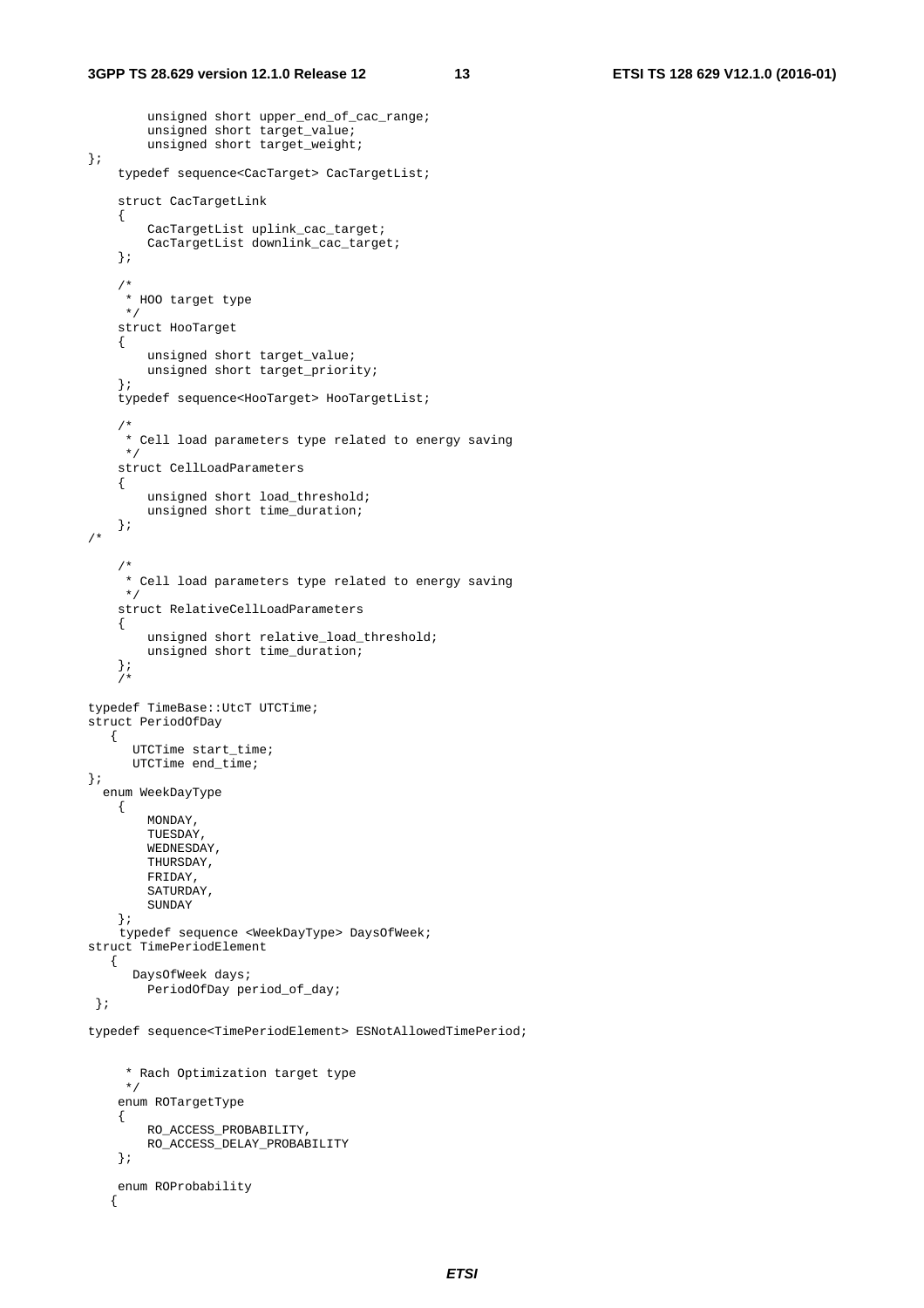```
 25percent, 
         50percent, 
         75percent, 
        90percent 
    }; 
     typedef unsigned short (10..560) AccessDelayRange; 
     typedef unsigned short (1..200) AccessNumberAttemptRange; 
     struct accessProbabilityROTarget 
     { 
        ROProbability rOProbability; 
        AccessNumberAttemptRange attemptNumber; 
     }; 
     struct accessDelayProbabilityROTarget 
    \left\{ \right. ROProbability rOProbability; 
        AccessDelayRange accessDelay; 
     }; 
     typedef sequence <accessProbabilityROTarget,4> AccessProbabilityROTargetSet; 
     typedef sequence <accessDelayProbabilityROTarget,4> AccessDelayProbabilityROTargetSet; 
     union RachOptTarget switch (ROTargetType) 
    { 
      case RO_ACCESS_PROBABILITY: AccessProbabilityROTargetSet aPTargets;
      case RO_ACCESS_DELAY_PROBABILITY: AccessDelayProbabilityROTargetSet aDPTargets;
    }; 
    typedef unsigned short (1..96) MaximumDeviationHoTriggerType; 
    typedef unsigned short (0..1440) MinimumTimeBetweenHoTriggerChangeType; 
    enum energySavingStateEnumType 
   \left\{ \right. IS_ENERGYSAVING, 
      IS_NOT_ENERGYSAVING 
    }; 
    enum energySavingControlEnumType 
    { 
     TO BE ENERGYSAVING,
      TO_BE_NOT_ENERGYSAVING 
    }; 
    enum SonFuncNameType 
    { 
      ANR, 
      HOO, 
      LBO, 
      ES, 
      COC, 
     CCO
    }; 
typedef sequence <SonFuncNameType> SonFuncNameListType; 
enum SonCoordPoliciesType 
     { 
      BASE_ON_PRIORITY, 
      BASE_ON_STATE
```
#endif // \_SONPOLICYNETWORKRESOURCESNRMDEFS\_IDL\_

}; };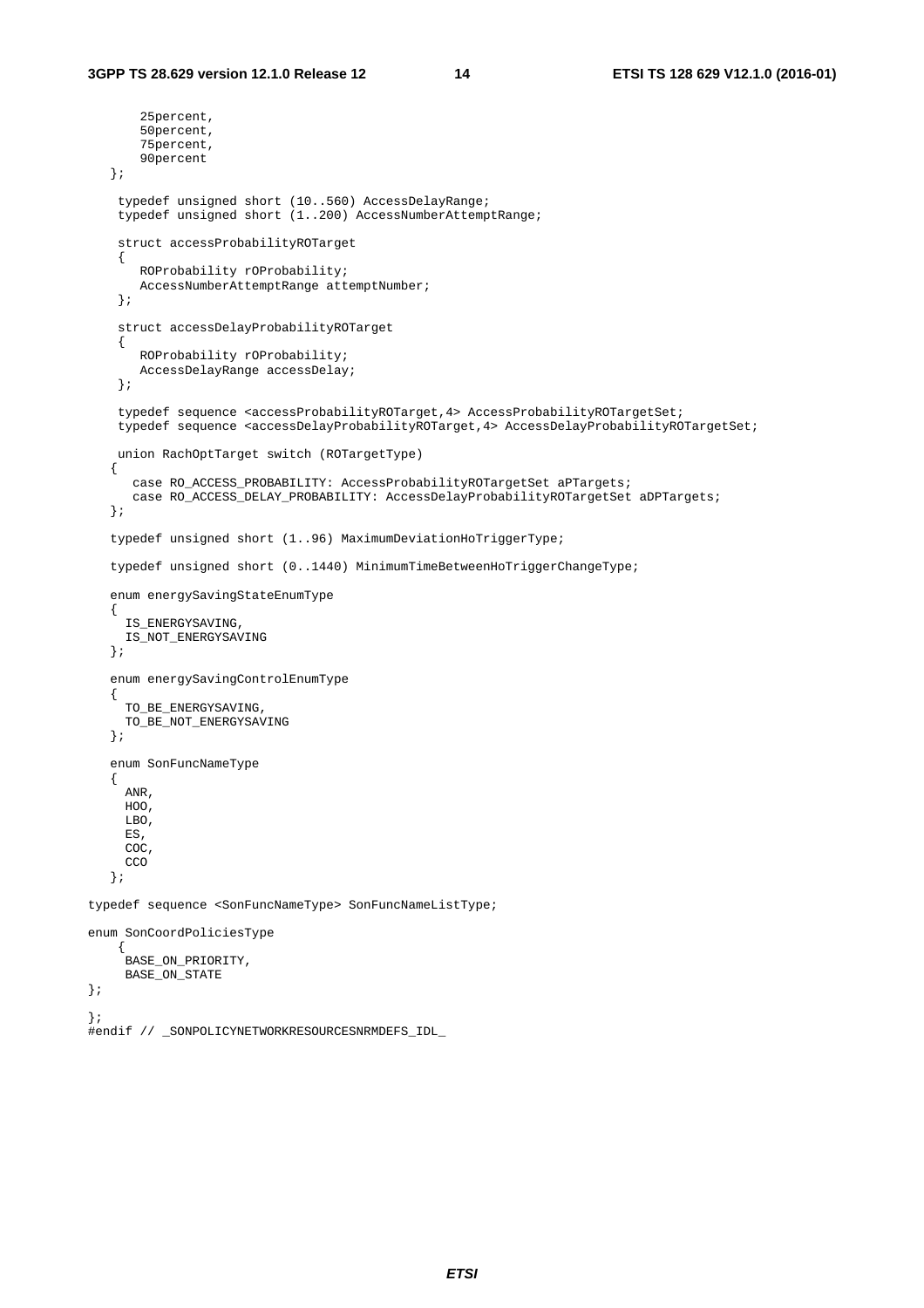# Annex B (normative): XML definitions

# B.0 General

The annex specifies the XML definitions for the SON Policy NRM IRP as it applies to Itf-N, in accordance with SON Policy NRM IRP [4].

The XML file formats are based on XML [9], XML Schema [10] [11] and XML Namespace [12] standards.

# B.1 Architectural features

#### B.1.0 Introduction

The overall architectural feature of SON Policy Network Resource Model IRP is specified in 3GPP TS 28.628 [4]. This clause specifies features that are specific to the XML definitions.

The XML definitions of this document specify the schema for a configuration content.

When using the XML definitions for a configuration file transfer with the Bulk CM IRP, using either CORBA Solution Set or SOAP Solution Set of 3GPP TS 32.616 [5], the basic part of the XML file format definition is provided by 3GPP TS 32.616 [5]. The XML definitions of this document provide the schema for the configuration content to be included in such a configuration file.

When using the XML definitions with a SOAP solution set of any interface IRP that perform operations on managed objects, for example the Basic CM IRP SOAP SS of 3GPP TS 32.606 [6], the XML definitions of this document provides the schema for the configuration content operated on by the interface IRP. Such configuration content can be name of managed object and, if applicable, IOC attributes.

#### B.1.1 Syntax for Distinguished Names

The syntax of a Distinguished Name is defined in 3GPP TS 32.300 [7].

# B.2 Mapping

#### B.2.1 General mapping

An IOC maps to an XML element of the same name as the IOC's name in the IS. An IOC attribute maps to a subelement of the corresponding IOC's XML element, and the name of this sub-element is the same as the attribute's name in the IS.

### B.2.2 Information Object Class (IOC) mapping

The overall description of the file format of configuration data XML files is provided by 3GPP TS 32.616 [5].

Annex A of the present document defines the NRM-specific XML schema sonPolicyNrm.xsd for the SON Policy NRM IRP IS defined in 3GPP TS 28.628 [4].

XML schema sonPolicyNrm.xsd explicitly declares NRM-specific XML element types for the related NRM.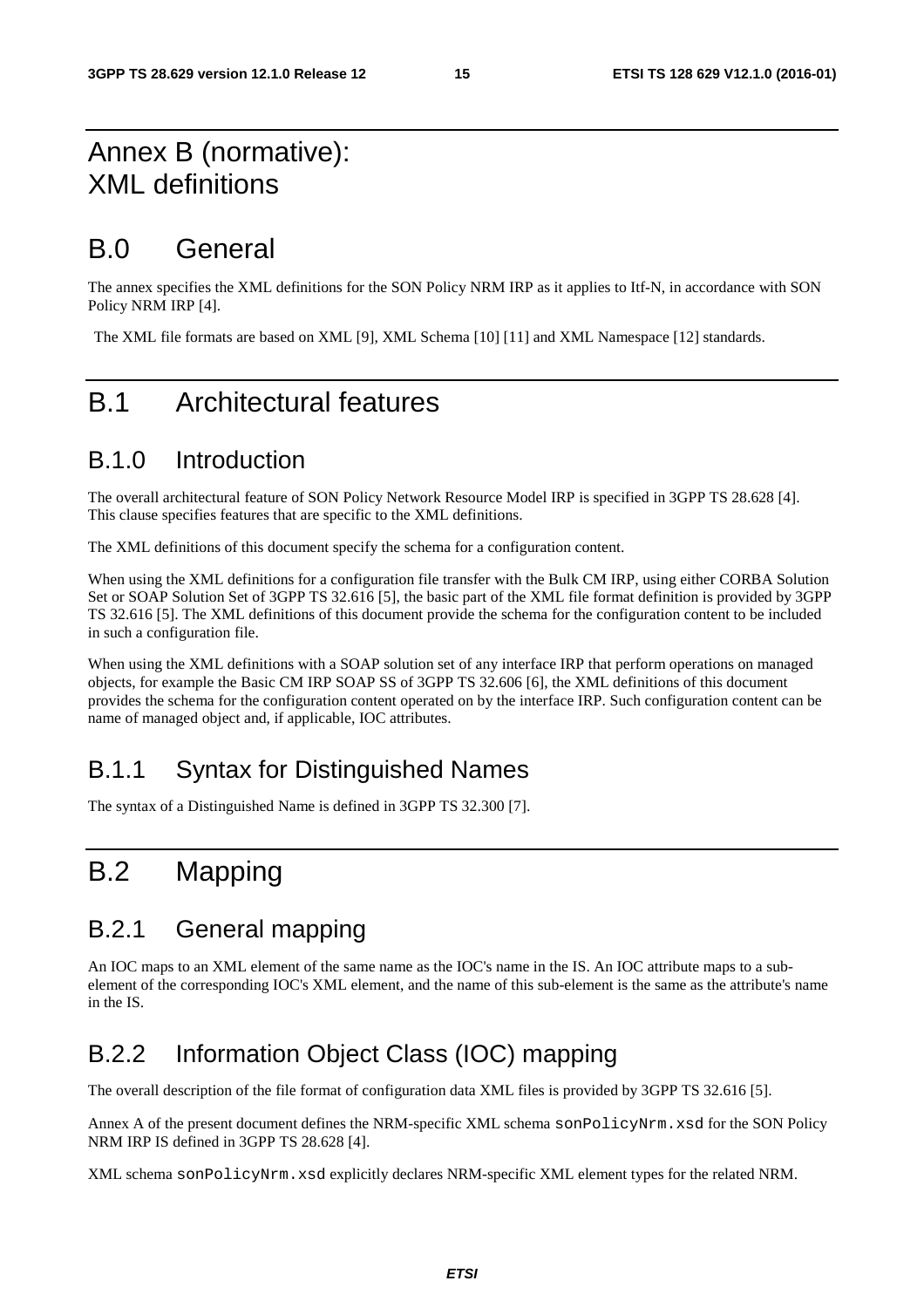The definition of those NRM-specific XML element types complies with the generic mapping rules defined in 3GPP TS 32.616 [5].

# B.3 Solution Set definitions

#### B.3.1 XML definition structure

Clause B.3.2 provides XML definitions of SON Policy NRM IRP IOCs as defined in 3GPP TS 28.628 [4].

#### B.3.2 XML Schema 'sonPolicyNrm.xsd'

The following XML schema sonPolicyNrm.xsd is the NRM-specific schema for the SON Policy Network Resource Model IRP NRM defined in 3GPP TS 28.628 [4]:

```
<?xml version="1.1" encoding="UTF-8"?> 
< ! - - 3GPP TS 28.629 SON Policy Network Resource Model IRP 
   XML schema definition 
   sonPolicyNrm.xsd 
--> 
<schema 
   targetNamespace="http://www.3gpp.org/ftp/specs/archive/28_series/28.629#sonPolicyNrm" 
   elementFormDefault="qualified" 
   attributeFormDefault="unqualified" 
   xmlns="http://www.w3.org/2001/XMLSchema" 
   xmlns:xn="http://www.3gpp.org/ftp/specs/archive/28_series/28.623#genericNrm" 
   xmlns:sp="http://www.3gpp.org/ftp/specs/archive/28_series/28.629#sonPolicyNrm" 
\sim <import namespace="http://www.3gpp.org/ftp/specs/archive/28_series/28.623#genericNrm"/> 
   <!--SON Policy NRM IRP IS class associated XML elements --> 
   <!-- CAC Range: 0~10000 --> 
   <simpleType name="cacRange"> 
     <restriction base="unsignedShort"> 
         <maxInclusive value="10000"/> 
     </restriction> 
   </simpleType> 
   <!-- Relative Cell Load Range: 0~10000 --> 
   <simpleType name="relativeCellLoadRange"> 
     <restriction base="unsignedShort"> 
         <maxInclusive value="10000"/> 
     </restriction> 
   </simpleType> 
   <!--time duration Range: 0-900 --> 
   <simpleType name="timeDurationRange"> 
     <restriction base="unsignedShort"> 
         <maxInclusive value="900"/> 
     </restriction> 
   </simpleType> 
   <!-- Rate: representing a percentage --> 
   <simpleType name="rateRange"> 
     <restriction base="unsignedShort"> 
       <maxInclusive value="100"/> 
     </restriction> 
   </simpleType> 
   <!-- RACH Optimization Probability --> 
   <simpleType name="ROProbability"> 
     <restriction base="unsignedShort"> 
       <enumeration value="25"/> 
       <enumeration value="50"/> 
       <enumeration value="75"/> 
       <enumeration value="90"/> 
     </restriction> 
   </simpleType>
```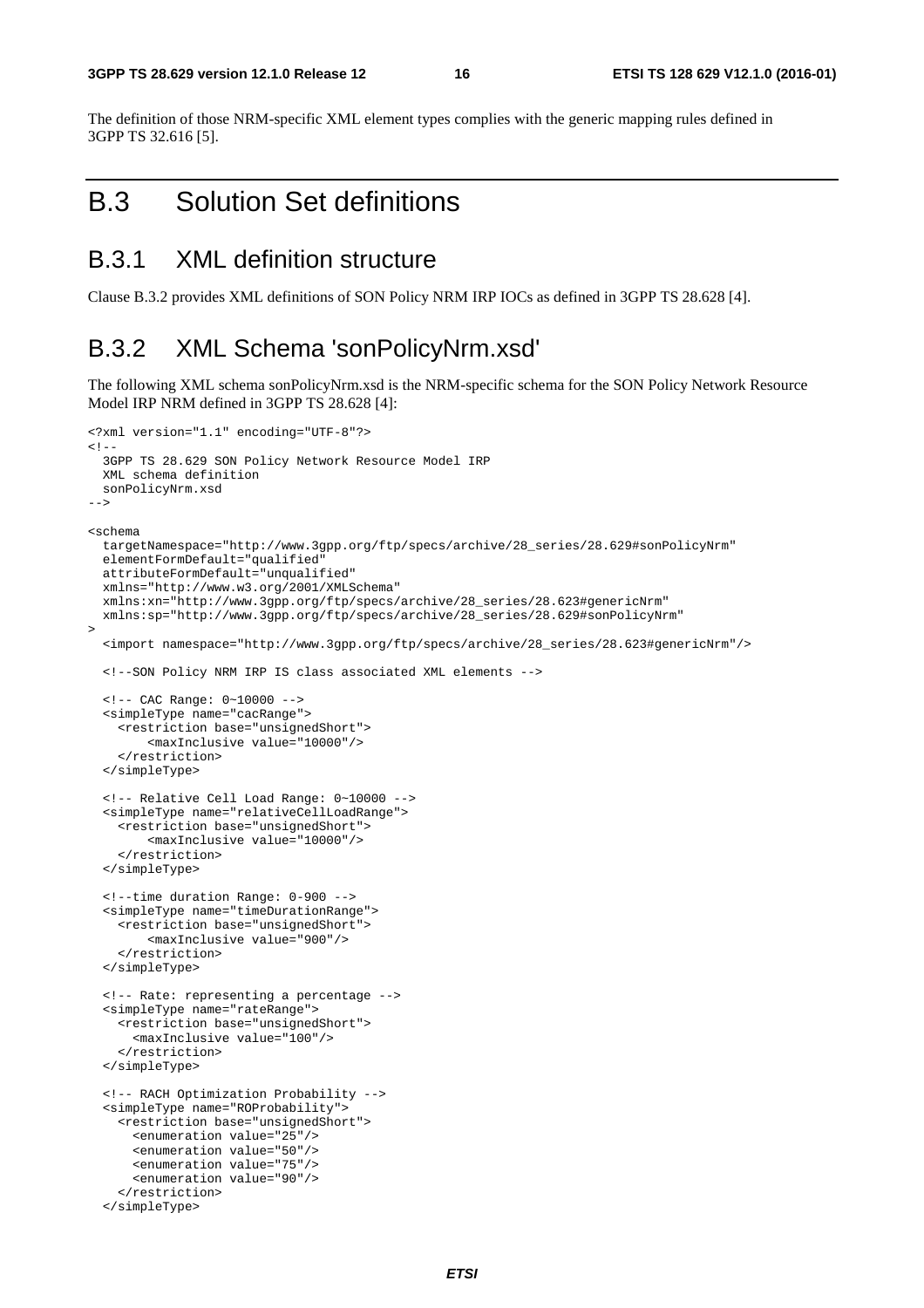```
 <simpleType name="WeekDay"> 
      <restriction base="string"> 
       <enumeration value="Monday"/> 
       <enumeration value="Tuesday"/> 
       <enumeration value="Wednesday"/> 
       <enumeration value="Thursday"/> 
       <enumeration value="Friday"/> 
       <enumeration value="Saturday"/> 
       <enumeration value="Sunday"/> 
    </restriction> 
    </simpleType> 
    <complexType name="WeekDays"> 
       <sequence> 
       <element name="day" type="sp:WeekDay" maxOccurs="7"/> 
       </sequence> 
    </complexType> 
   <!-- Weight: 1~N. Higher the number, higher the weight --> 
   <complexType name="LBOTarget"> 
     <sequence> 
 <element name="lowerEndOfCacRange" type="sp:cacRange" minOccurs="0"/> 
 <element name="upperEndOfCacRange" type="sp:cacRange" minOccurs="0"/> 
       <element name="Rate" type="sp:rateRange" minOccurs="0"/> 
       <element name="Weight" type="unsignedShort" minOccurs="0"/> 
     </sequence> 
   </complexType> 
    <complexType name="LBOLinkTarget"> 
   <sequence> 
    <element name="UplinkTarget" type="sp:LBOTarget" minOccurs="0"/> 
    <element name="DownlinkTarget" type="sp:LBOTarget" minOccurs="0"/> 
   </sequence> 
   </complexType> 
   <complexType name="HooTarget"> 
     <sequence> 
       <element name="Rate" type="sp:rateRange" minOccurs="0"/> 
       <element name="Weight" type="unsignedShort" minOccurs="0"/> 
     </sequence> 
   </complexType> 
   <complexType name="CellLoadParameters"> 
     <sequence> 
       <element name="LoadThreshold" type="sp:rateRange" minOccurs="0"/> 
       <element name="TimeDuration" type="unsignedShort" minOccurs="0"/> 
     </sequence> 
   </complexType> 
   <complexType name="RelativeCellLoadParameters"> 
     <sequence> 
       <element name="LoadThreshold" type="sp:relativeCellLoadRange"/> 
       <element name="TimeDuration" type="sp:timeDurationRange"/> 
     </sequence> 
   </complexType> 
<!-- Time shall be specified in UTC format --> 
   <complexType name="DailyPeriod"> 
       <sequence> 
        <element name="StartTime" type="time"/> 
        <element name="EndTime" type="time"/> 
       </sequence> 
    </complexType> 
 <complexType name="TimePeriod"> 
    <sequence> 
       <element name="Day" type="sp:WeekDays"/> 
       <element name="PeriodOfDay" type="sp:DailyPeriod"/> 
    </sequence> 
    </complexType> 
<!--Time period type in which energy saving is not allowed--> 
 <complexType name="ESNotAllowedTimePeriod"> 
    <sequence> 
        <element name="TimePeriodList" type="sp:TimePeriod"/>
```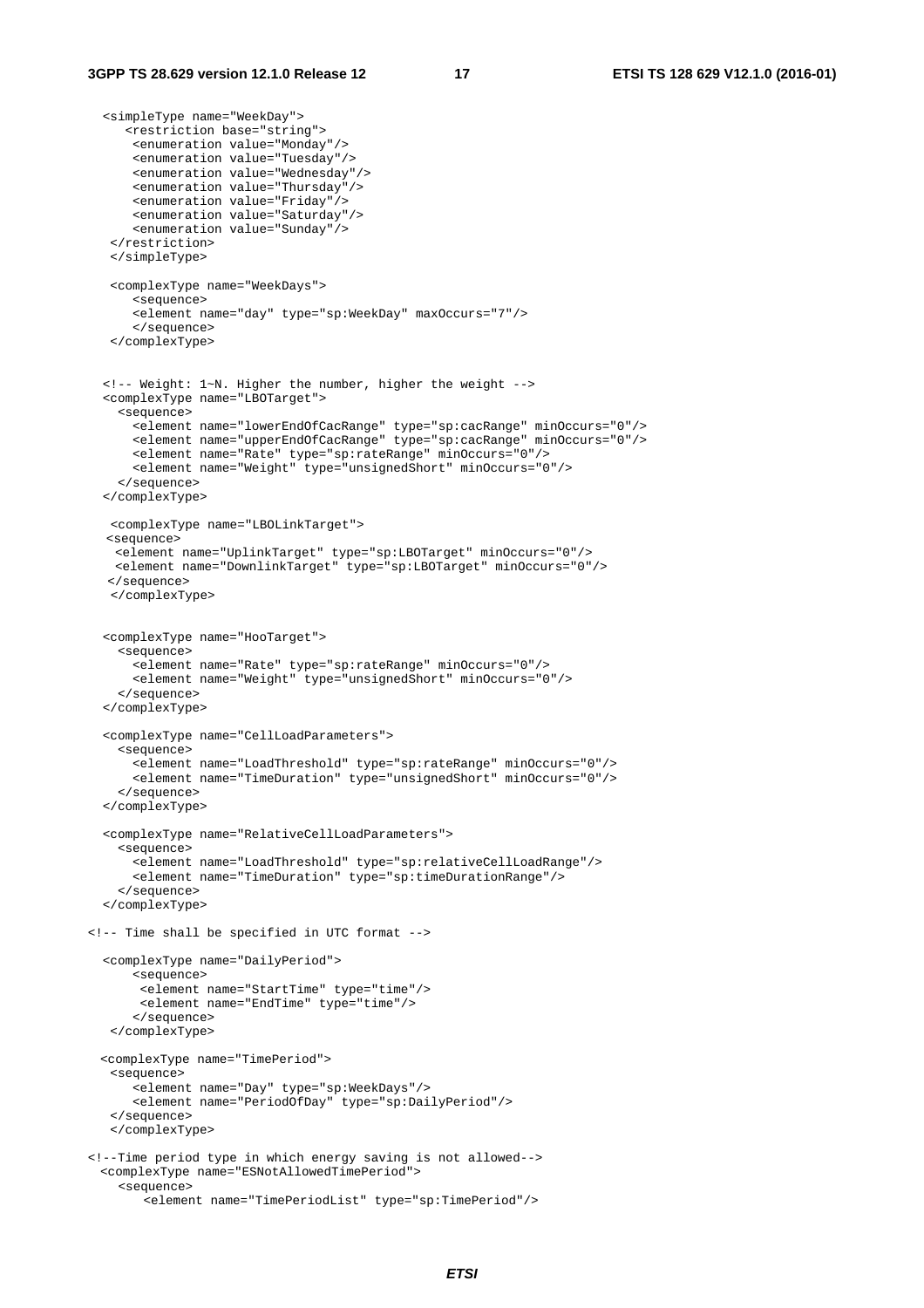```
 </sequence> 
   </complexType> 
   <simpleType name="AccessDelayRange"> 
     <restriction base="unsignedShort"> 
       <minInclusive value="10"/> 
       <maxInclusive value="560"/> 
     </restriction> 
   </simpleType> 
   <complexType name="AccessDelayProbabilityROTarget"> 
     <sequence> 
       <element name="Probability" type="sp:ROProbability"/> 
       <element name="AccessDelay" type="sp:AccessDelayRange"/> 
     </sequence> 
   </complexType> 
   <complexType name="AccessDelayProbabilityTargetSet"> 
     <sequence> 
      <element name="AccessDelayProbabilityTarget" type="sp:AccessDelayProbabilityROTarget" 
maxOccurs="4"/> 
     </sequence> 
   </complexType> 
   <simpleType name="AccessNumberAttemptRange"> 
     <restriction base="unsignedShort"> 
       <minInclusive value="1"/> 
       <maxInclusive value="200"/> 
     </restriction> 
   </simpleType> 
   <complexType name="AccessProbabilityROTarget"> 
     <sequence> 
       <element name="Probability" type="sp:ROProbability"/> 
       <element name="AccessNumber" type="sp:AccessNumberAttemptRange"/> 
     </sequence> 
   </complexType> 
   <complexType name="AccessProbabilityTargetSet"> 
     <sequence> 
       <element name="AccessProbabilityTarget" type="sp:AccessProbabilityROTarget" maxOccurs="4"/> 
     </sequence> 
   </complexType> 
   <complexType name="rachOptTarget"> 
     <choice maxOccurs="4"> 
       <element name="rachOptAccessProbability" type="sp:AccessProbabilityTargetSet"/> 
       <element name="rachOptAccessDelayProbability" type="sp:AccessDelayProbabilityTargetSet"/> 
     </choice> 
   </complexType> 
     <simpleType name="MaximumDeviationHoTriggerType"> 
       <restriction base="unsignedShort"> 
         <minInclusive value="1"/> 
          <maxInclusive value="96"/> 
        </restriction> 
     </simpleType> 
     <simpleType name="MinimumTimeBetweenHoTriggerChangeType"> 
       <restriction base="unsignedShort"> 
         <maxInclusive value="1440"/> 
       </restriction> 
     </simpleType> 
   <simpleType name="energySavingStateEnumType"> 
    <restriction base="string"> 
      <enumeration value="isEnergySaving"/> 
      <enumeration value="isNotEnergySaving"/> 
    </restriction> 
  </simpleType> 
   <simpleType name="energySavingControlEnumType"> 
    <restriction base="string"> 
      <enumeration value="toBeEnergySaving"/> 
      <enumeration value="toBeNotEnergySaving"/>
```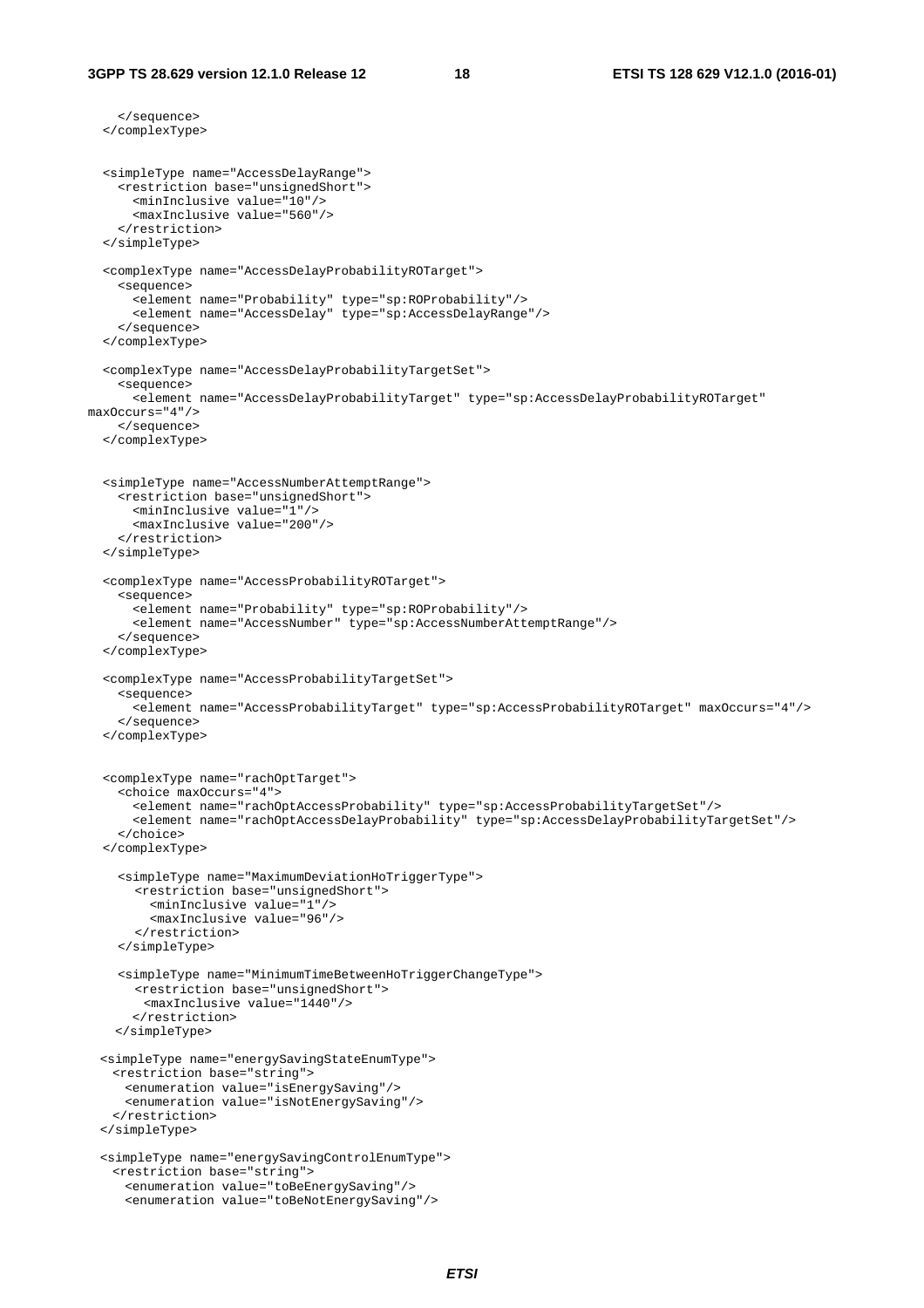```
 </restriction> 
  </simpleType> 
   <simpleType name="SonFuncNameType"> 
     <restriction base="string"> 
       <enumeration value="anr"/> 
       <enumeration value="hoo"/> 
       <enumeration value="lbo"/> 
       <enumeration value="es"/> 
       <enumeration value="coc"/> 
       <enumeration value="cco"/> 
     </restriction> 
   </simpleType> 
   <simpleType name="SonCoordPoliciesType"> 
     <restriction base="string"> 
       <enumeration value="baseOnPriority"/> 
       <enumeration value="baseOnState"/> 
     </restriction> 
   </simpleType> 
   <complexType name="SonFuncNameListType"> 
     <sequence> 
       <element name="SonFuncName" type="sp:SonFuncNameType" maxOccurs="unbounded"/> 
     </sequence> 
   </complexType> 
   <element name="SONTarget"> 
     <complexType> 
       <complexContent> 
         <extension base="xn:NrmClass"> 
           <sequence> 
             <element name="attributes" minOccurs="0"> 
                <complexType> 
                  <all> 
                    <element name="hoFailureRate" type="sp:HooTarget" minOccurs="0"/> 
                    <element name="rrcConnectionEstablishmentFailureRate" type="sp:LBOLinkTarget" 
minOccurs="0"/> 
                    <element name="rrcConnectionAbnormalReleaseRate" type="sp:LBOLinkTarget" 
minOccurs="0"/> 
                    <element name="eRabSetupFailureRate" type="sp:LBOLinkTarget" minOccurs="0"/> 
                    <element name="eRabAbnormalReleaseRate" type="sp:LBOLinkTarget" minOccurs="0"/> 
                    <element name="rachOpt" type="sp:rachOptTarget" minOccurs="0"/> 
                  </all> 
                </complexType> 
             </element> 
           </sequence> 
         </extension> 
       </complexContent> 
     </complexType> 
   </element> 
   <element name="SONControl"> 
     <complexType> 
       <complexContent> 
         <extension base="xn:NrmClass"> 
           <sequence> 
             <element name="attributes" minOccurs="0"> 
                <complexType> 
                  <all> 
                    <!--Switch:ON/OFF--> 
 <element name="hooSwitch" type="boolean" minOccurs="0"/> 
 <element name="lboSwitch" type="boolean" minOccurs="0"/> 
                    <element name="cocSwitch" type="boolean" minOccurs="0"/> 
                    <element name="esSwitch" type="boolean" minOccurs="0"/> 
                    <element name="roSwitch" type="boolean" minOccurs="0"/> 
                 \langleall\rangle </complexType> 
              </element> 
           </sequence> 
         </extension> 
       </complexContent> 
     </complexType> 
   </element> 
   <element name="ESPolicies">
```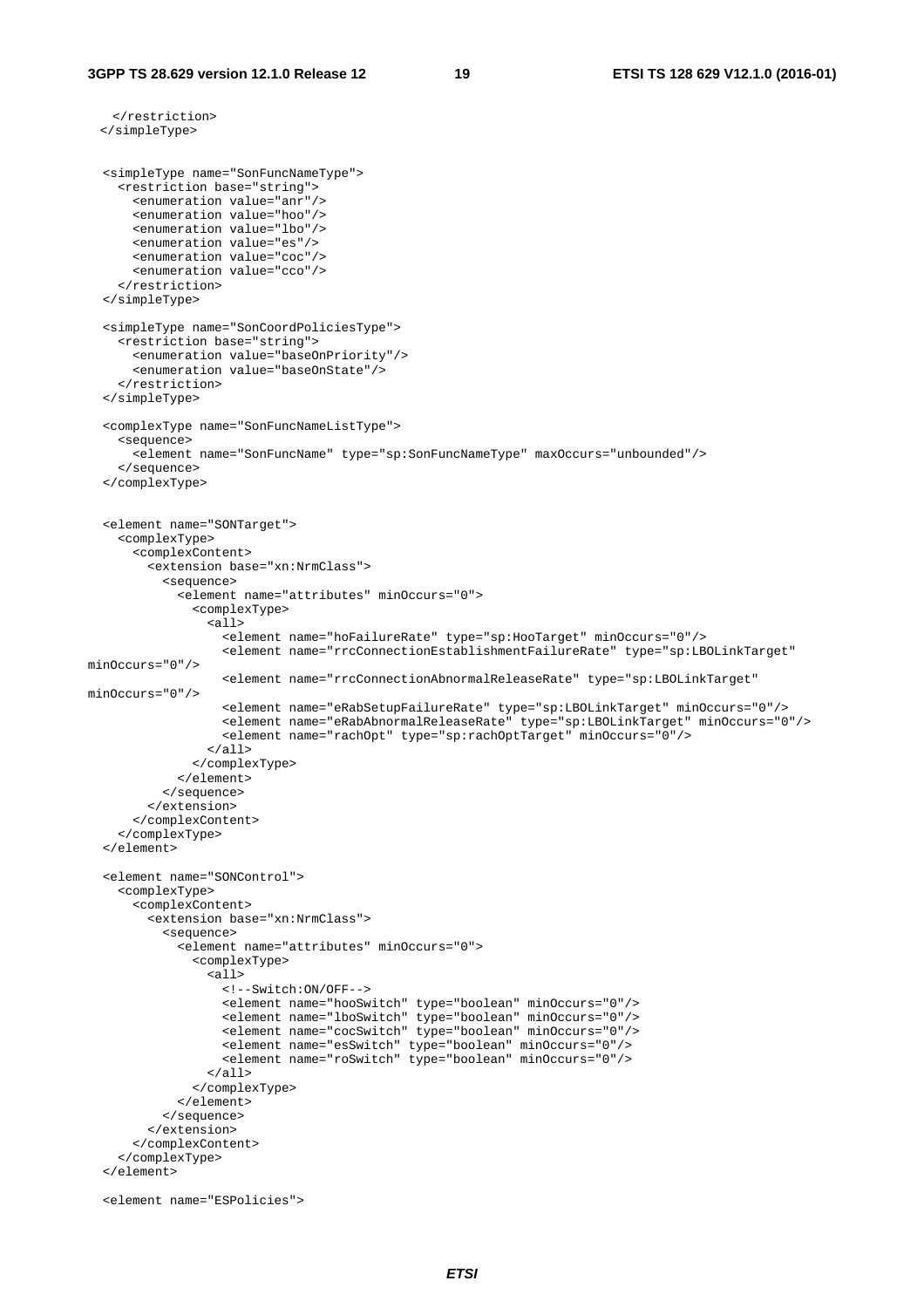```
 <complexType> 
       <complexContent> 
         <extension base="xn:NrmClass"> 
            <sequence> 
              <element name="attributes" minOccurs="0"> 
                <complexType> 
                  <all> 
                   --<br><element name="esActivationOriginalCellLoadParameters"
type="sp:CellLoadParameters" minOccurs="0"/> 
                    <element name="esActivationCandidateCellsLoadParameters" 
type="sp:CellLoadParameters" minOccurs="0"/> 
                    <element name="esDeactivationCandidateCellsLoadParameters" 
type="sp:CellLoadParameters" minOccurs="0"/> 
                <element name="esNotAllowedTimePeriod" type="sp:ESNotAllowedTimePeriod"/> 
                  </all> 
                </complexType> 
              </element> 
            </sequence> 
          </extension> 
       </complexContent> 
     </complexType> 
   </element> 
   <element name="InterRatEsPolicies"> 
    <complexType> 
      <complexContent> 
        <extension base="xn:NrmClass"> 
          <sequence> 
            <element name="attributes"> 
              <complexType> 
               <all> 
                 <element name="interRatEsActivationOriginalCellParameters" 
type="sp:RelativeCellLoadParameters" minOccurs="0"/> 
                 <element name="interRatEsActivationCandidateCellParameters" 
type="sp:RelativeCellLoadParameters" minOccurs="0"/> 
                 <element name="interRatEsDeactivationCandidateCellParameters" 
type="sp:RelativeCellLoadParameters" minOccurs="0"/> 
               </all> 
                </complexType> 
              </element> 
            </sequence> 
         </extension> 
       </complexContent> 
     </complexType> 
   </element> 
   <element name="EUtranCellSON"> 
    <complexType> 
      <complexContent> 
        <extension base="xn:NrmClass"> 
          <sequence> 
            <element name="attributes"> 
             <complexType> 
               <all> 
                 <element name="maximumDeviationHoTrigger" 
                              type="sp:MaximumDeviationHoTriggerType" minOccurs="0"/> 
                 <element name="minimumTimeBetweenHoTriggerChange" 
                               type="sp:MinimumTimeBetweenHoTriggerChangeType" minOccurs="0"/> 
               </all> 
             </complexType> 
            </element> 
          </sequence> 
        </extension> 
      </complexContent> 
    </complexType> 
   </element> 
   <element name="EnergySavingProperties"> 
    <complexType> 
      <complexContent> 
        <extension base="xn:NrmClass"> 
          <sequence> 
            <element name="attributes" minOccurs="0"> 
              <complexType> 
               <all> 
                 <element name="energySavingState" type="sp:energySavingStateEnumType"/> 
                 <element name="energySavingControl" type="sp:energySavingControlEnumType" 
                              minOccurs="0"/>
```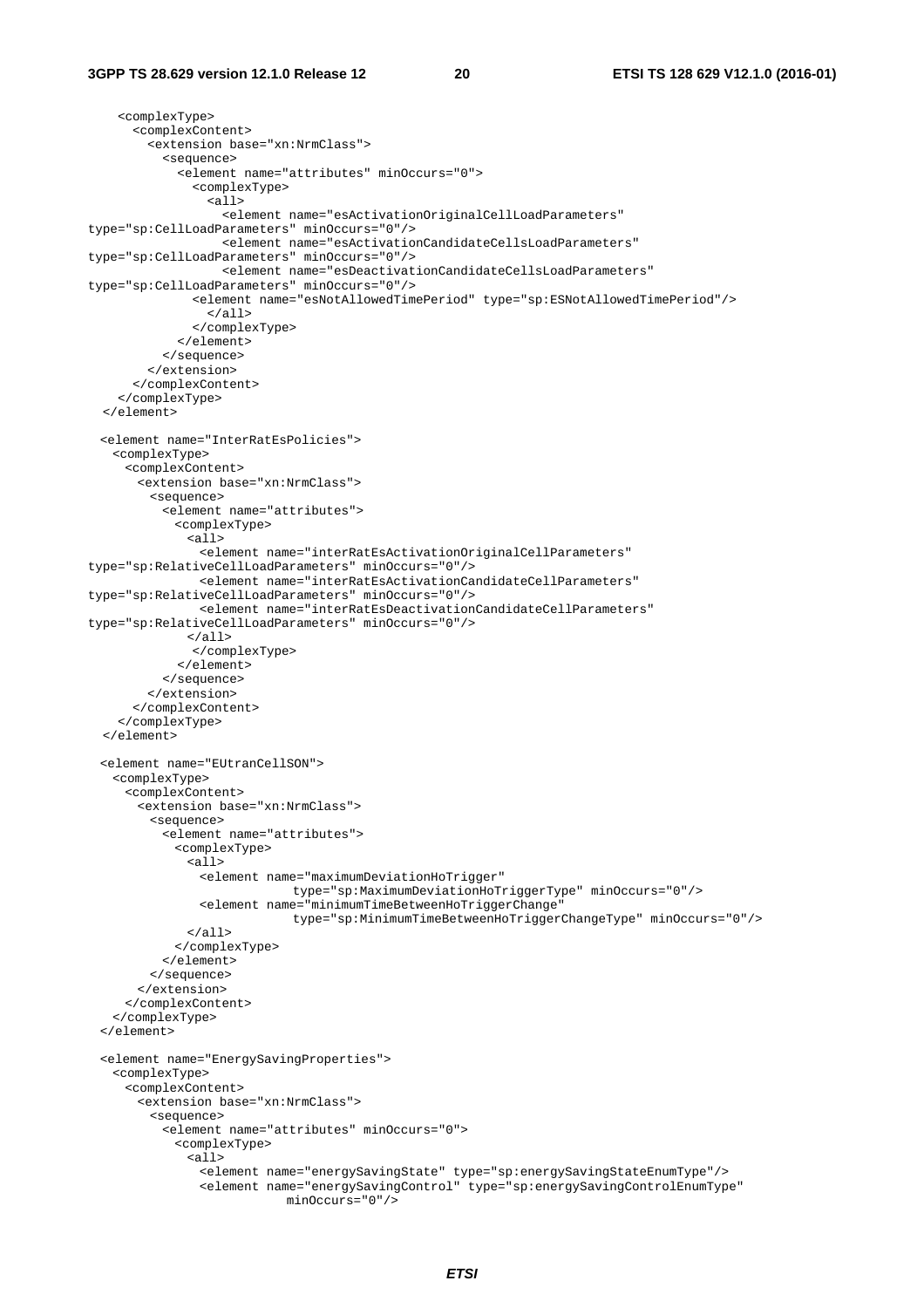```
 <element name="isProbingCapable" type="boolean" minOccurs="0"/> 
                </all> 
              </complexType> 
            </element> 
          </sequence> 
        </extension> 
      </complexContent> 
    </complexType> 
   </element> 
   <element name="SONFuncInfo"> 
     <complexType> 
       <complexContent> 
          <extension base="xn:NrmClass"> 
            <sequence> 
              <element name="attributes" minOccurs="0"> 
                 <complexType> 
                   <all> 
                     <element name="sonFuncCapabilityBelowItfN" type="sp:SonFuncNameListType"/> 
                  \langleall\rangle </complexType> 
              </element> 
            </sequence> 
          </extension> 
       </complexContent> 
     </complexType> 
   </element> 
   <element name="SONCoordinationPolicies"> 
     <complexType> 
       <complexContent> 
          <extension base="xn:NrmClass"> 
            <sequence> 
              <element name="attributes" minOccurs="0"> 
                 <complexType> 
                   <all> 
                     <element name="selectedSonCoordPolicy" type="sp:SonCoordPoliciesType" 
minOccurs="0"/> 
                     <element name="sonFuncPriorityOrder" type="sp:SonFuncNameListType" minOccurs="0"/> 
                  \langleall\rangle </complexType> 
              </element> 
            </sequence> 
          </extension> 
       </complexContent> 
     </complexType> 
   </element>
```
</schema>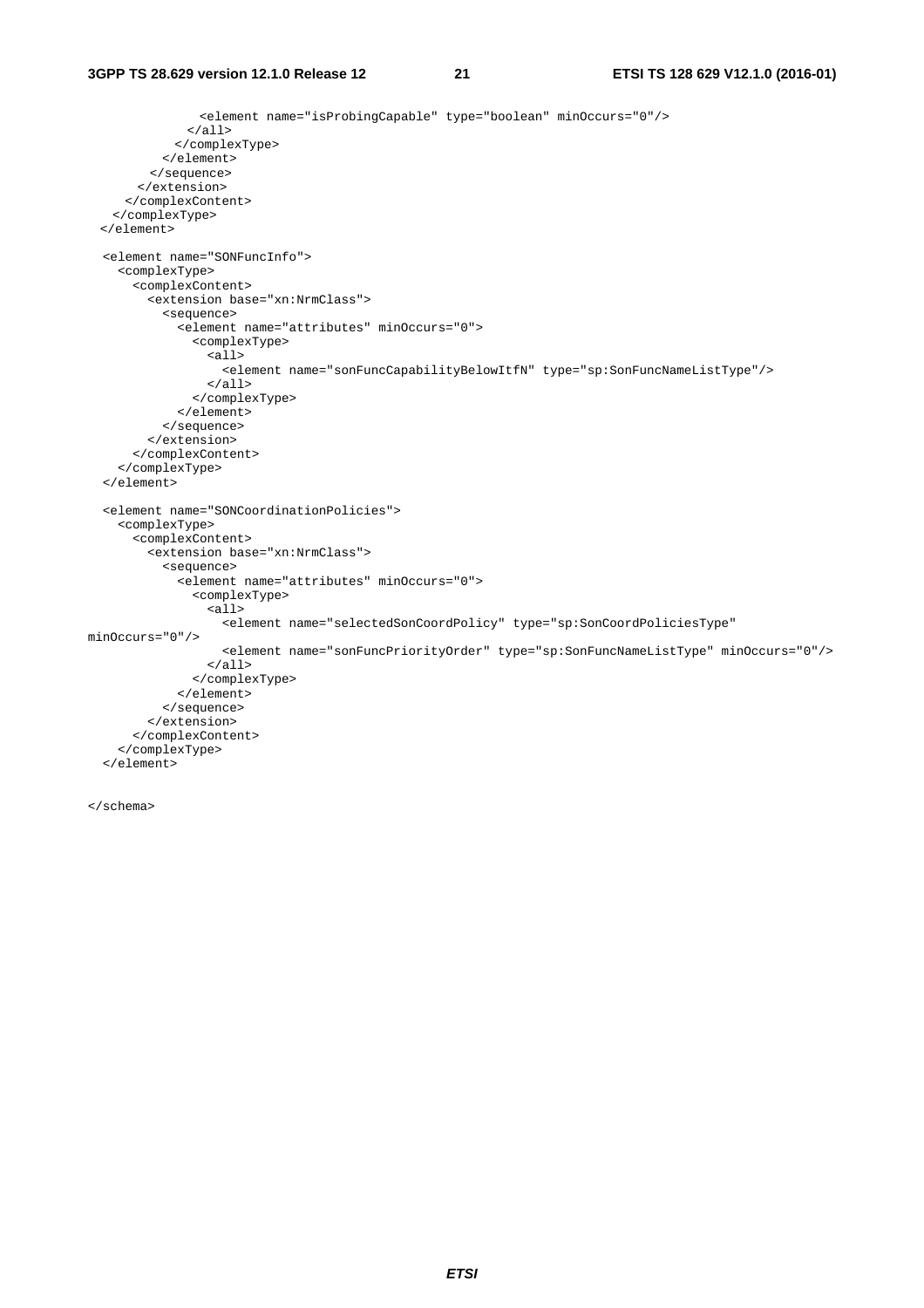# Annex C (informative): Change history

| <b>Change history</b> |       |                    |     |              |                                                                                          |               |         |            |  |
|-----------------------|-------|--------------------|-----|--------------|------------------------------------------------------------------------------------------|---------------|---------|------------|--|
| <b>Date</b>           | TSG#  | <b>TSG Doc. CR</b> |     | <b>Rev</b>   | Subject/Comment                                                                          |               | Cat Old | <b>New</b> |  |
| 2013-06               | SA#60 | $SP-$<br>130304    | 001 | $\mathbf{1}$ | SON coordination synchronization with 32.526                                             | F             | 11.0.0  | 11.1.0     |  |
|                       |       |                    | 002 |              | Energy saving synchronization with 32.526                                                |               |         |            |  |
| 2013-09               | SA#61 | $SP-$<br>130441    | 003 |              | Add missing Object class id for SONPolicy IOCs                                           | F             | 11.1.0  | 11.2.0     |  |
| 2014-06               | SA#64 | $SP-$<br>140332    | 004 | 1            | upgrade XSD                                                                              | F             | 11.2.0  | 11.3.0     |  |
|                       |       | $SP-$<br>140358    | 005 |              | remove the feature support statements                                                    | F             |         |            |  |
| 2014-09               | SA#65 | $SP-$<br>140560    | 006 |              | Update the link from Solution Set to Information Service due to the end of<br>Release 12 | $\mathcal{C}$ | 11.3.0  | 12.0.0     |  |
| 2015-12               | SA#70 | $SP-$<br>150691    | 008 |              | Align id attribute definitions                                                           | A             | 12.0.0  | 12.1.0     |  |